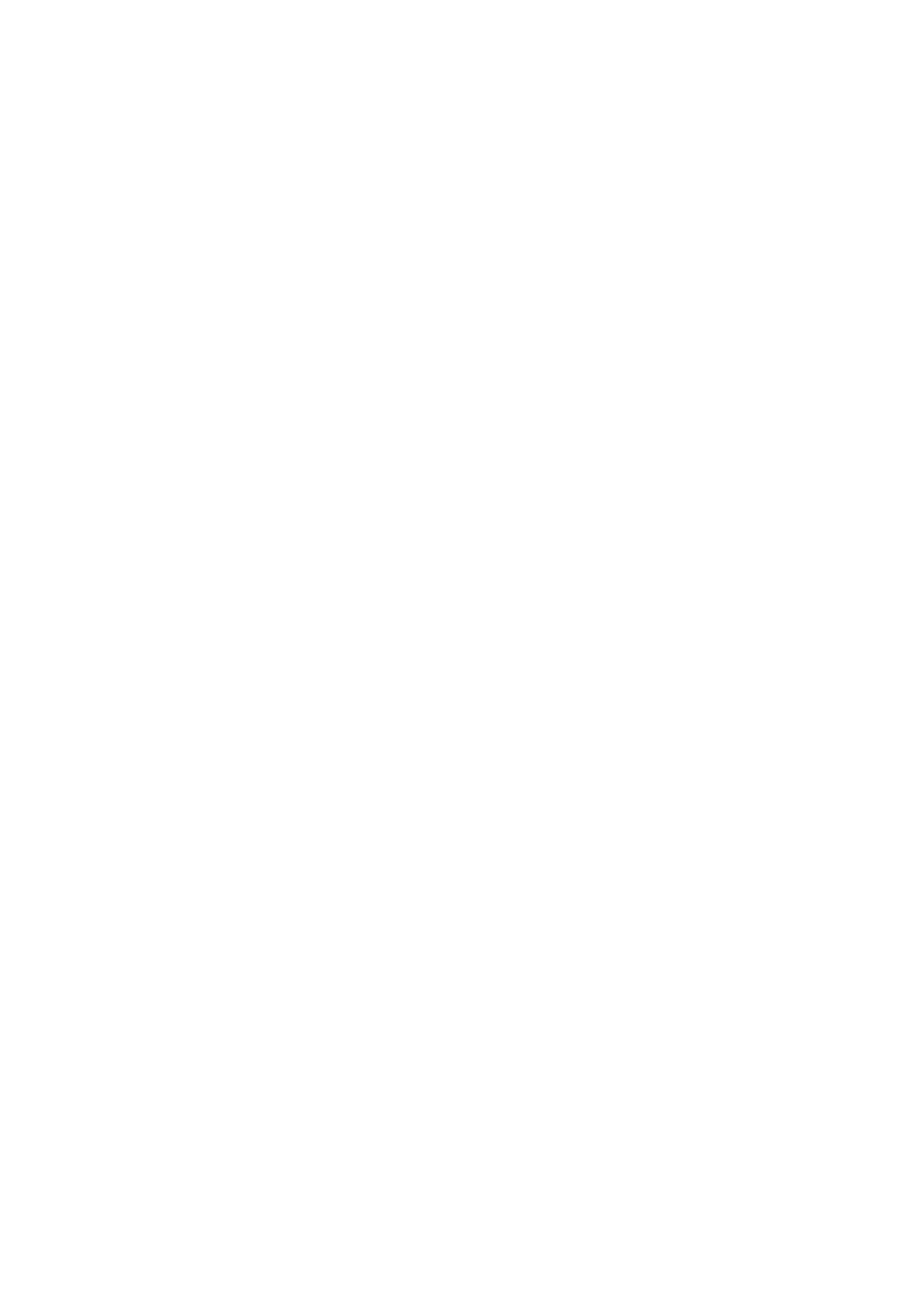#### **TABLE OF CONTENTS**

| 1.             |  |
|----------------|--|
| 2.             |  |
| 3.             |  |
| 4.             |  |
| 5.             |  |
| 6.             |  |
| 7 <sub>1</sub> |  |
| 8.             |  |
| 9.             |  |
| 10.            |  |
| 11.            |  |
| 12.            |  |
| 13.            |  |
| 14.            |  |
| 15.            |  |
| 16.            |  |
| 17.            |  |
| 18.            |  |
| 19.            |  |
| 20.            |  |
| 21.            |  |
| 22.            |  |
| 23.            |  |
| 24.            |  |
| 25.            |  |
| 26.            |  |
| 27.            |  |
| 28.            |  |
| 29.            |  |
| 30.            |  |
| 31.            |  |
| 32.            |  |
| 33.            |  |
| 34.            |  |
| 35.            |  |
| 36.            |  |
| 37.            |  |
| 38.            |  |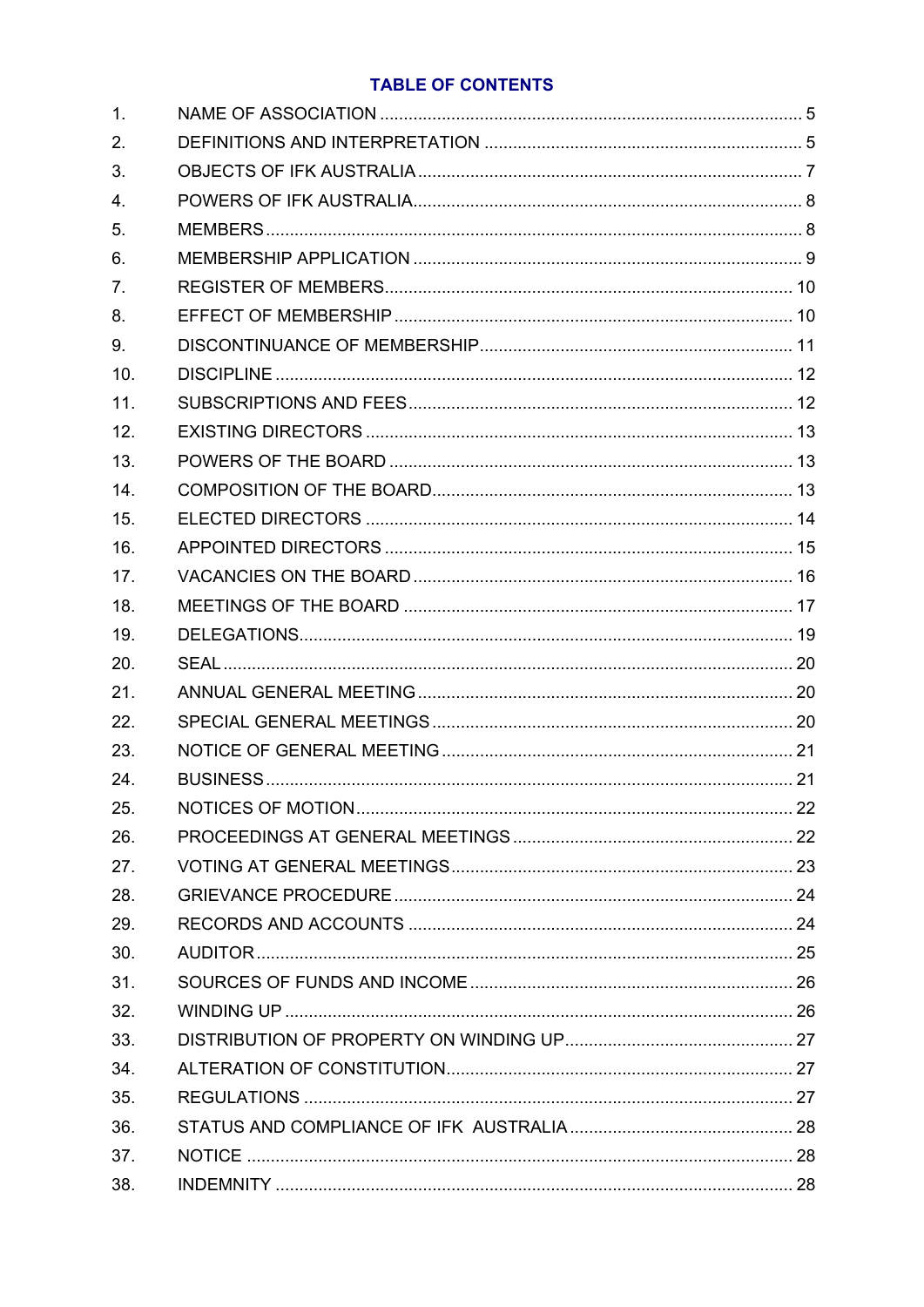International Federation of Karate Australia Inc. Constitution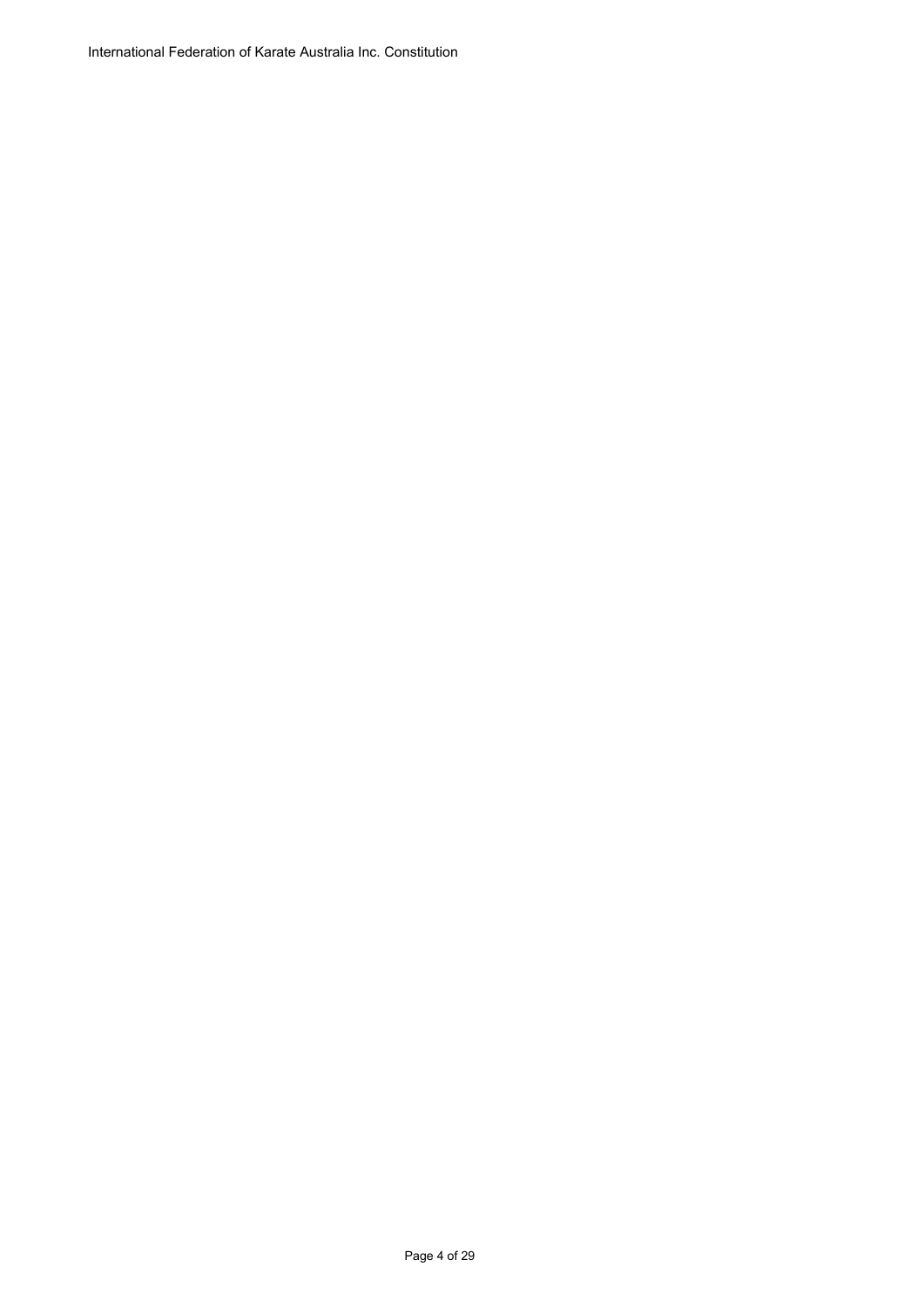#### **ASSOCIATIONS INCORPORATION ACT 2009 (NSW)**

#### **CONSTITUTION**

## **International Federation of Karate Australia Incorporated**

#### 1. NAME OF ASSOCIATION

The name of the Association is the **International Federation of Karate Australia Incorporated** (herein referred to as **IFK Australia** or the **Association**).

#### 2. DEFINITIONS AND INTERPRETATION

#### 2.1 Definitions

In this Constitution unless the contrary intention appears:

**"Act"** means the *Associations Incorporation Act 2009 (NSW)*.

**"Appointed Director"** means a Director appointed under **clause 16**.

 **"Board"** means the body managing IFK Australia and consisting of the directors.

**"Constitution"** means this Constitution of the Association.

**"Director"** means a Member of the Board and includes any person acting in that capacity from time to time appointed in accordance with this Constitution but does not include the Executive Director.

**"Elected Director"** means a Director elected under **clause 15**.

**Financial Year** means the year commencing 1 July and ending on the last day of June each year.

**"General Meeting"** means the annual or any special general meeting of IFK Australia.

**"Full Member"** means a registered, financial Member of IFK Australia who is at least 18 years of age and holds a grade of  $4<sup>th</sup>$  kyu or higher under the syllabus grading guidelines of IFK Australia.

 **"Intellectual Property"** means all rights subsisting in copyright, business names, names, trade marks (or signs), logos, designs, equipment including computer software, images (including photographs, videos or films) or service marks relating to the Association or any activity of or conducted, promoted or administered by the Association in New South Wales.

**"Life Member"** means an Individual appointed as a Life Member of IFK Australia under **clause 5.2**.

**"Martial Arts"** is a codified set of systems and traditions of combat practices, which are practiced for a variety of reasons: self-defence, competition, physical health and fitness, entertainment, as well as mental, physical, and spiritual development.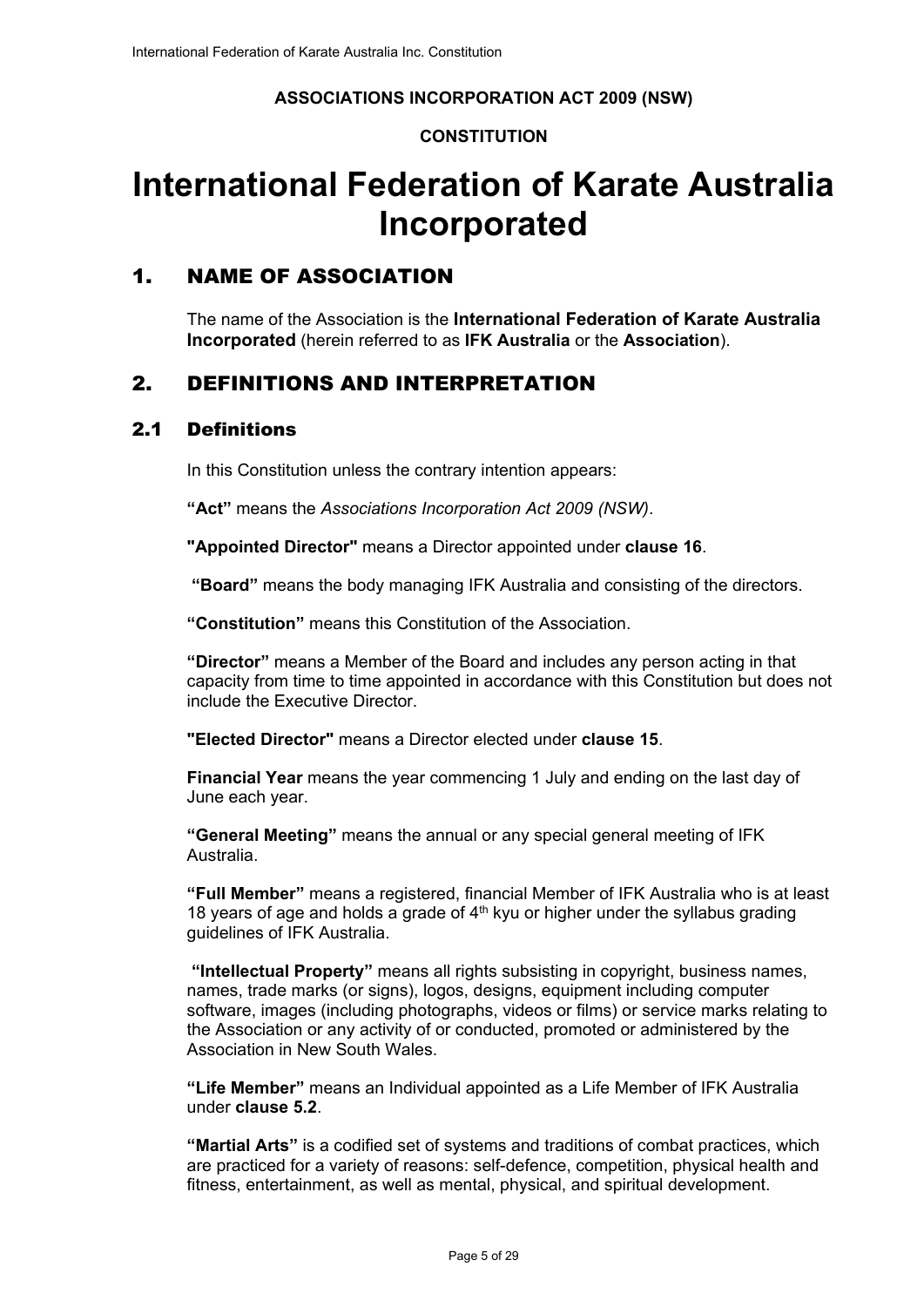**"Member"** means a registered, financial Member of IFK Australia who is under 18 years of age or holds a grade of  $5<sup>th</sup>$  kyu or lower under the syllabus grading guidelines of IFK Australia.

**"Dojo Operator Member"** means a Member who currently operates a Karate School under the guidelines of IFK Australia.

**"'Objects"**means the Objects of IFK Australia in **clause 3**.

**'Public Officer'** means the person appointed to be the public officer of the Association in accordance with the Act.

**"Probationary Full Member"** means a registered, financial Member of IFK Australia who is at least 18 years of age and holds a grade of 4th kyu or higher from an external organisation that complies with the IFK/IFK Australia rules of grade recognition and who has joined IFK Australia after attaining that grade. The probationary period will be a minimum of 18 months or as determined by the Executive committee from time to time.

**"Probationary Dojo Operator Member"** means a Probationary Full Member who currently operates a Karate School under the guidelines of IFK Australia, or a current Full Member who has started to operate a dojo. The probationary period will be a minimum of 18 months or as determined by the Executive committee from time to time.

**"Register"** means a register of Members kept and maintained in accordance with **clause** 7.

**"Seal"** means the common Seal of IFK Australia.

**"Special Resolution"** means a Special Resolution defined in the Act.

#### 2.2 Interpretation

In this Constitution:

- (a) a reference to a function includes a reference to a power, authority and duty;
- (b) a reference to the exercise of a function includes, where the function is a power, authority or duty, a reference to the exercise of the power or authority of the performance of the duty;
- (c) words importing the singular include the plural and vice versa;
- (d) words importing any gender include the other genders;
- (e) references to persons include corporations and bodies politic;
- (f) references to a person include the legal personal representatives, successors and permitted assigns of that person;
- (g) a reference to a statute, ordinance, code or other law includes Regulations and other statutory instruments under it and consolidations, amendments, re-enactments or replacements of any of them (whether of the same or any legislative authority having jurisdiction); and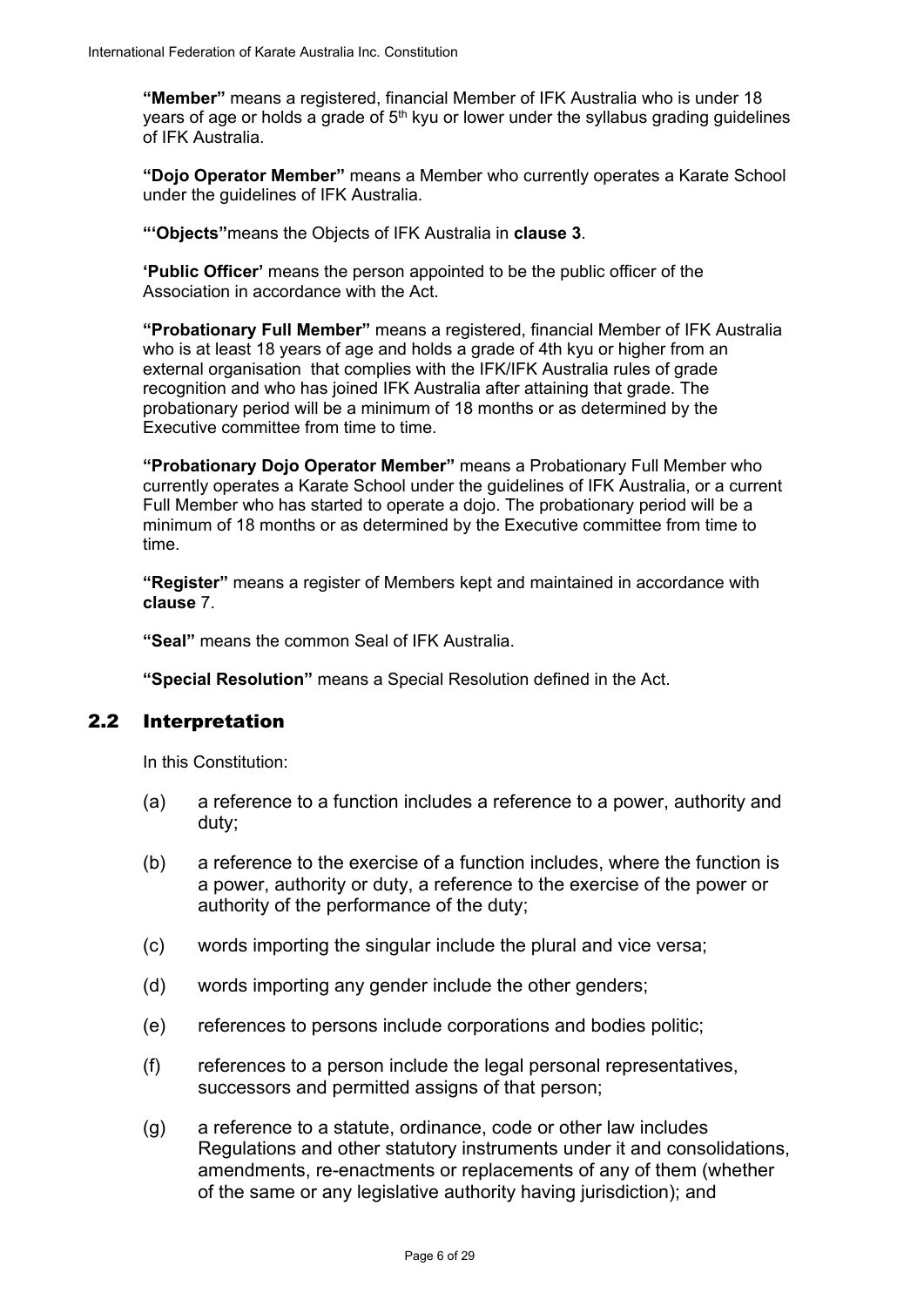(h) a reference to "writing" shall unless the contrary intention appears, be construed as including references to printing, lithography, photography, and other modes of representing or reproducing words in a visible form, including messages sent by electronic means, including but not limited to electronic mail and social media.

## 2.3 Severance

If any provision of this Constitution or any phrase contained in it is invalid or unenforceable, the phrase or provision is to be read down if possible, so as to be valid and enforceable, and otherwise shall be severed to the extent of the invalidity or unenforceability, without affecting the remaining provisions of this Constitution.

## 2.4 The Act

Except where the contrary intention appears, in this Constitution, an expression that deals with a matter under the Act has the same meaning as that provision of the Act. Model rules under the Act are expressly displaced by this Constitution.

## 3. OBJECTS OF IFK AUSTRALIA

IFK Australia is established solely for the Objects. The Objects of IFK Australia are established to:

- (a) conduct, encourage, promote, advance and administer Martial Arts;
- (b) act, at all times, on behalf of and in the interest of the Members;
- (c) affiliate and otherwise liaise with the International Federation of Karate (IFK) the international organisation of which IFK Australia and its members are members of and adopt their rule and policy frameworks to further these Objects;
- (d) abide by, promote, enforce and secure uniformity in the application of the rules of IFK Australia as may be determined from time to time by the IFK and as may be necessary for the management and control of Martial Arts and related activities in the states and territories of Australia;
- (e) advance the operations and activities of IFK Australia, Dojo Operator Members, and Members throughout their respective areas
- (f) use and protect the Intellectual Property;
- (g) at all times promote mutual trust and confidence between IFK Australia and the Members in pursuit of these Objects;
- (h) apply the property and capacity of IFK Australia towards the fulfilment and achievement of these Objects;
- (i) have regard to the public interest in its operations;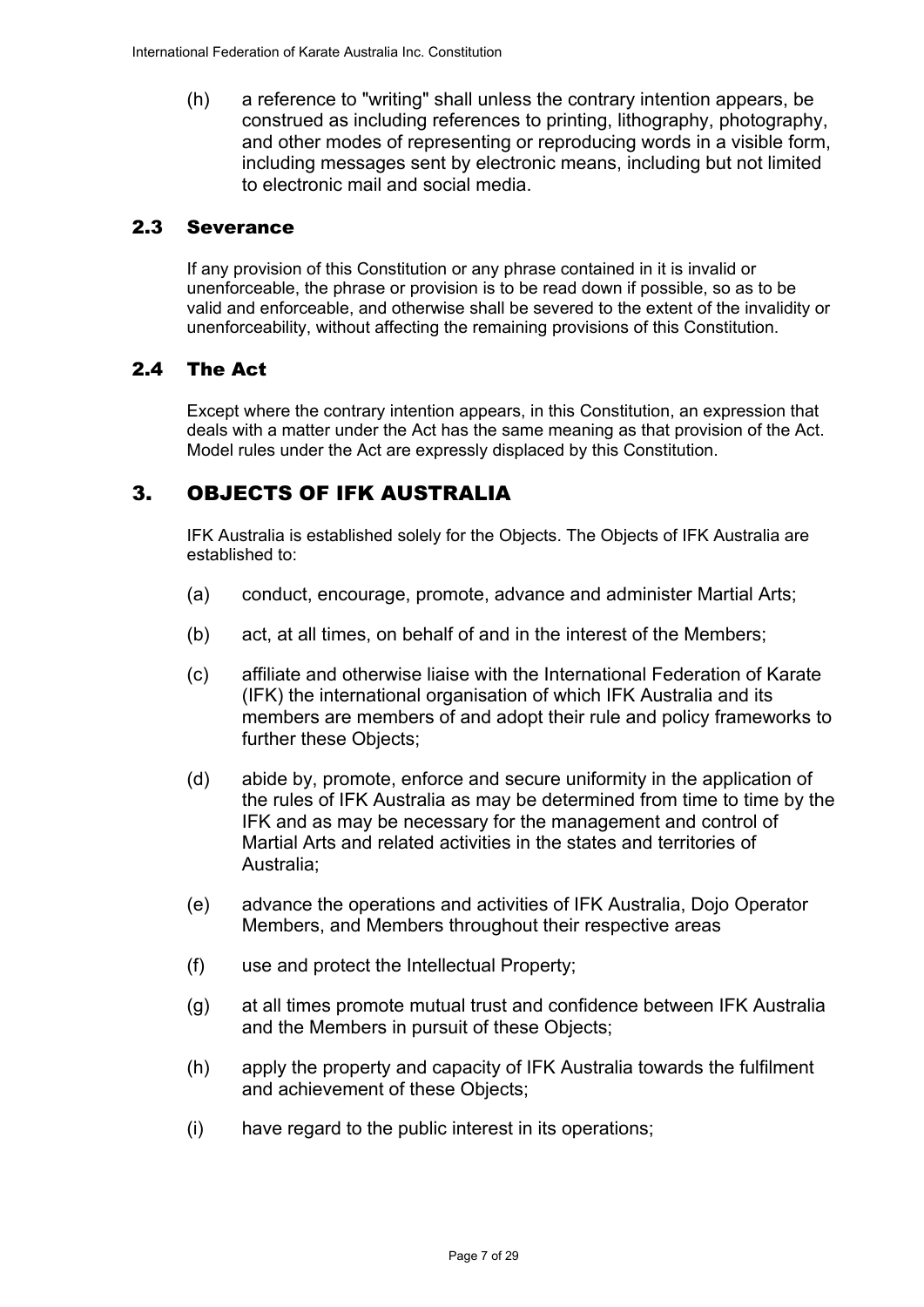- (j) do all that is reasonably necessary to enable these Objects to be achieved and enable Members to receive the benefits which these Objects are intended to achieve; and
- (k) undertake and or do all such things or activities which are necessary, incidental or conducive to the advancement of these Objects.

## 4. POWERS OF IFK AUSTRALIA

Solely for furthering the Objects, IFK Australia has, in addition to the rights, powers and privileges conferred on it under section 19 of the Act, the legal capacity and powers of a company as set out under section 124 of the *Corporations Act 2001 (Cth)*.

## 5. MEMBERS

#### 5.1 Members

The Members of IFK Australia shall consist of:

- (a) Life Members, who subject to this Constitution, shall have the right to receive notice of General Meetings and to be present, to debate and to vote at General Meetings;
- (b) Dojo Operator Members, who subject to this Constitution, shall have the right to receive notice of General Meetings and to be present, to debate and to vote at General meetings;
- (c) Full Members, who subject to this Constitution, shall have the right to receive notice of General Meetings and to be present, to debate and to vote at General Meetings;
- (d) Members, who subject to this Constitution, shall have the right to receive notice of General Meetings and the right to be present or debate but no right to vote at General Meetings
- (e) Probationary Members, who subject to this Constitution, shall have the right to receive notice of General Meetings and the right to be present or debate but no right to vote at General Meetings; and
- (f) Probationary Dojo Members, who subject to this Constitution, shall have the right to receive notice of General Meetings and the right to be present or debate but no right to vote at General Meetings;

#### 5.2 Life Members

- (a) The Board may recommend to the Annual General Meeting that any natural person who has rendered distinguished service to IFK Australia be appointed as a Life Member.
- (b) A resolution of the Annual General Meeting to confer life membership (subject to **clause 5.2(c)**) on the recommendation of the Board must be a Special Resolution.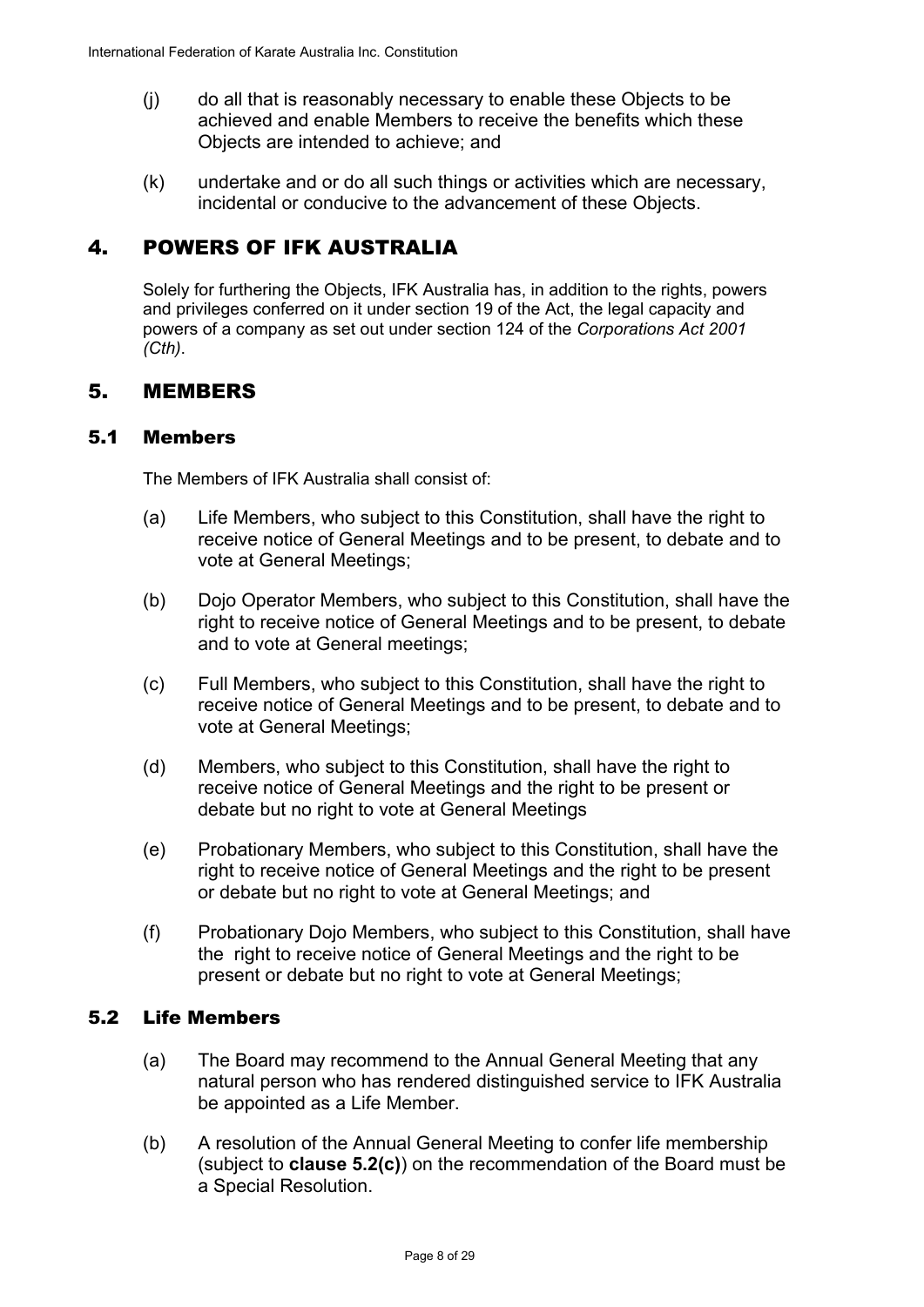(c) A person must accept or reject IFK Australia's resolution to confer life membership in writing. Upon written acceptance, the person's details shall be entered upon the Register, and from the time of entry on the Register the person shall be a Life Member.

## 5.3 Dojo Operator Members

- (a) An eligible person may apply to become a Dojo Operator Member of IFK Australia, the application must be in writing in a form prescribed by the Board from time to time, and be delivered in person, by post, or email to the Secretary of IFK Australia.
- (b) The board may upon receipt of an application for Dojo Operator Member status may accept or deny the application based on the applicant meeting the minimum requirements set for a Dojo Operator Member by the board, which may change from time to time. This may include but not limited to recognised martial arts qualification/s and background, general good character, and be a current Individual Full Member of IFK Australia.
- (c) The Dojo Operator Member may open and operate a school under the direction of IFK Australia, teaching IFK Australia martial arts syllabus, conducting his/her school in line with IFK Australia general principles and ethos as set down by the Board and may change from time to time.

## 6. MEMBERSHIP APPLICATION

#### 6.1 Application for Membership and Full Membership

An application for membership must be:

- (a) in writing on the form prescribed from time to time by the Board (if any), from the applicant or its nominated representative and lodged with IFK Australia; and
- (b) accompanied by the appropriate fee (if any).

#### 6.2 Discretion to Accept or Reject Application

- (a) IFK Australia may accept or reject an application whether the applicant has complied with the requirements in **clause 6.1** or not. IFK Australia shall not be required or compelled to provide any reason for such acceptance or rejection.
- (b) Where IFK Australia accepts an application, the applicant shall become a Member. Membership shall be deemed to commence upon acceptance of the application by IFK Australia. The Register shall be amended accordingly as soon as practicable.
- (c) Where IFK Australia rejects an application, it shall refund any fees forwarded with the application and the application shall be deemed rejected by IFK Australia.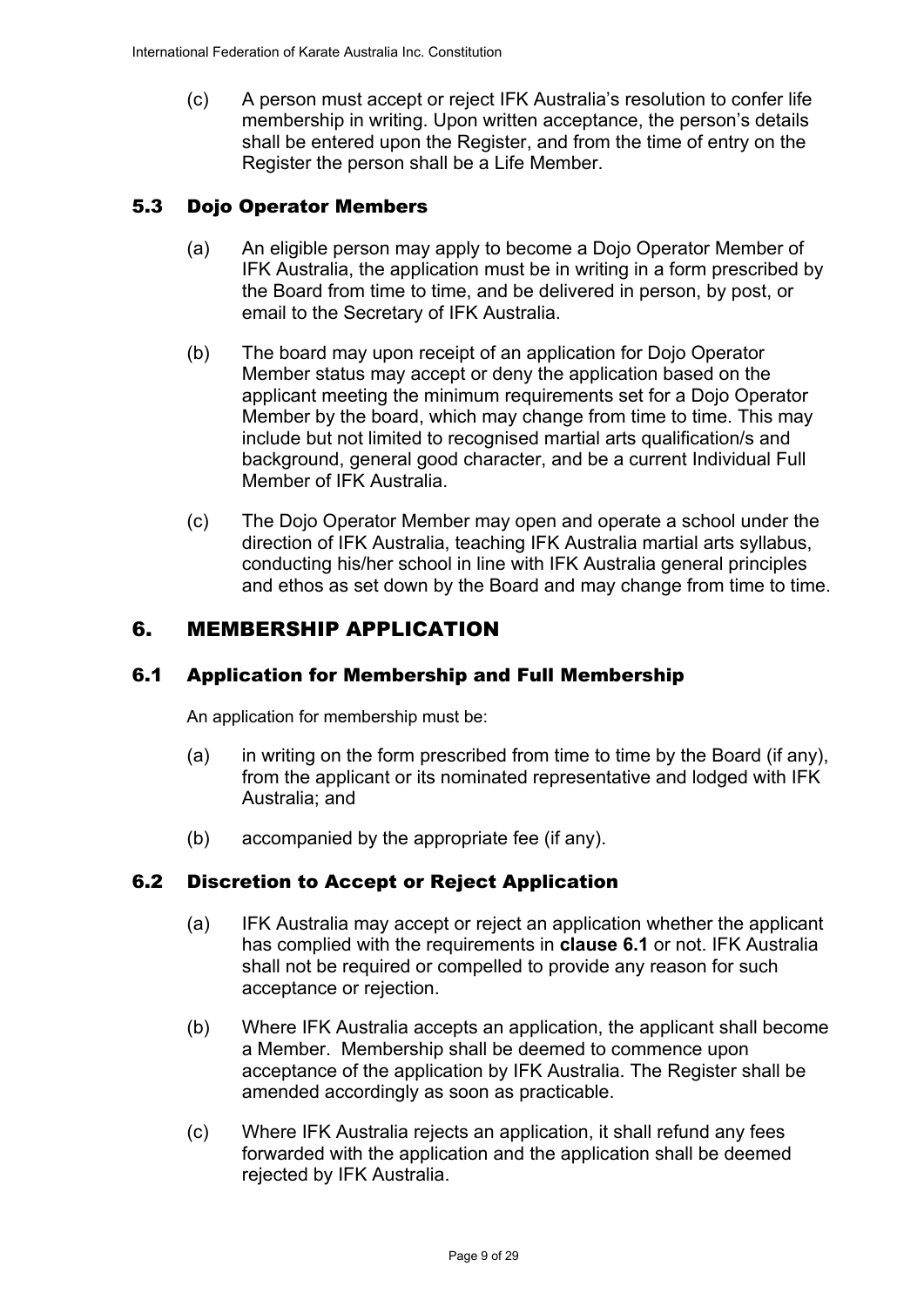## 6.3 Renewal

Members (other than Life Members) must renew their membership annually in accordance with the procedures set down by IFK Australia in Regulations from time to time.

#### 6.4 Deemed Membership

- (a) All persons who are, prior to the approval of this Constitution under the Act, Members of IFK Australia shall be deemed Members from the time of approval of this Constitution under the Act.
- (b) Any Members of IFK Australia, prior to approval of this Constitution under the Act, who are not deemed Members under **clause 6.4(a)** shall be entitled to carry on such functions analogous to their previous functions as are provided for under this Constitution.

## 7. REGISTER OF MEMBERS

#### 7.1 IFK Australia to Keep Register

IFK Australia shall keep and maintain a Register in which shall be entered (as a minimum):

- (a) the full name, address and date of entry of each Member; and
- (b) where applicable, the date of termination of membership of any Member.

Members shall provide notice of any change and required details to IFK Australia within one month of such change.

#### 7.2 Inspection of Register

Having regard to the Act, confidentiality considerations and privacy laws, an extract of the Register, excluding the address or other direct contact details of any Member, shall be available for inspection (but not copying) by Members, upon reasonable request.

#### 7.3 Use of Register

Subject to the Act, confidentiality considerations and privacy laws, the Register may be used to further the Objects, in such manner as the Board considers appropriate.

## 8. EFFECT OF MEMBERSHIP

Members acknowledge and agree that:

(a) this Constitution forms a contract between each of them and IFK Australia and that they are bound by this Constitution and the Regulations.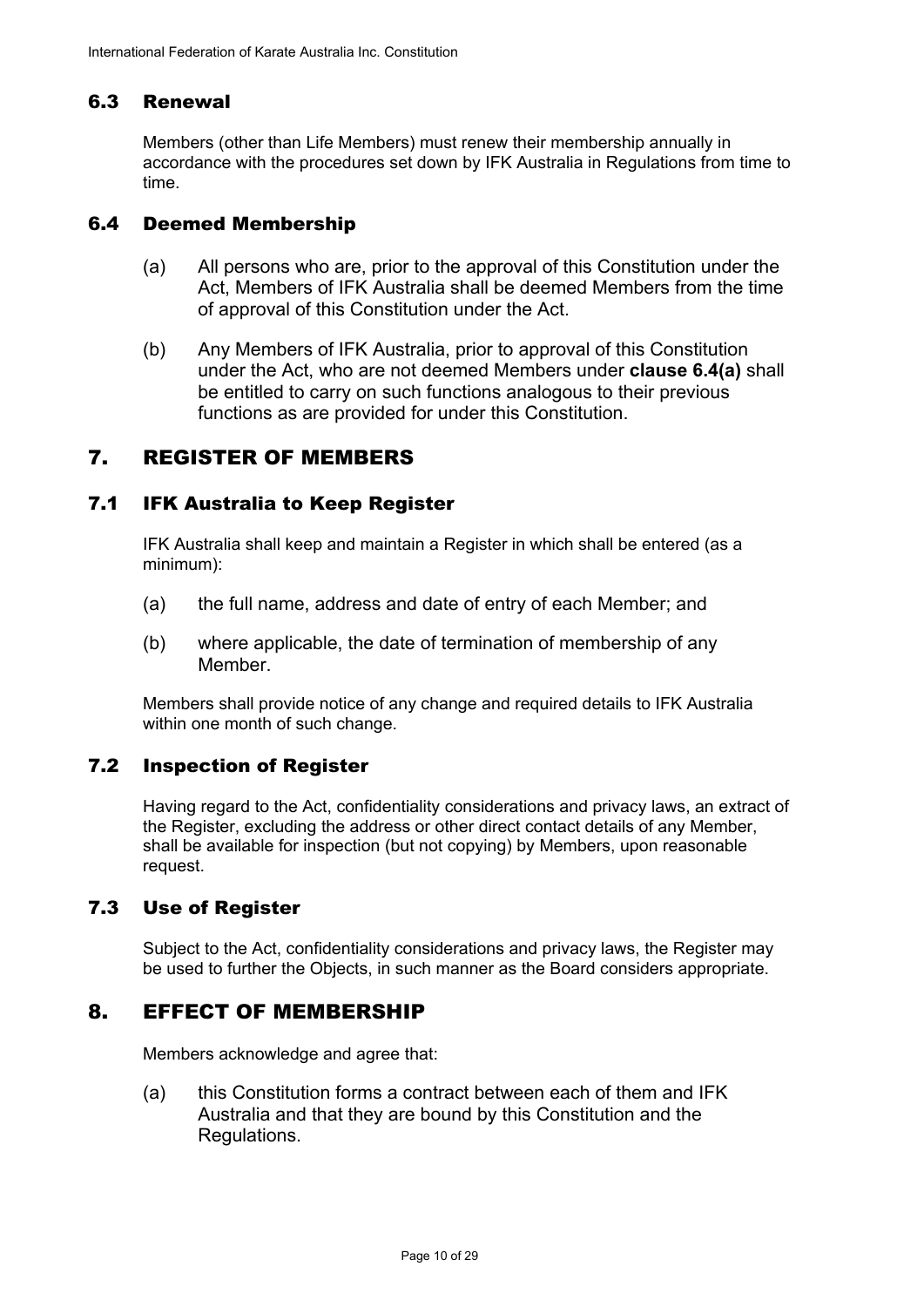- (b) they shall comply with and observe this Constitution and the Regulations and any determination, resolution or policy which may be made or passed by the Board or other entity with delegated authority;
- (c) by submitting to this Constitution and Regulations they are subject to the jurisdiction of IFK Australia.
- (d) the Constitution and Regulations are necessary and reasonable for promoting the Objects and particularly the advancement and protection of Martial Arts as taught under the guidelines of IFK Australia; and
- (e) they are entitled to all benefits, advantages, privileges and services of IFK Australia membership as determined by the Board from time to time.

## 9. DISCONTINUANCE OF MEMBERSHIP

#### 9.1 Notice of Resignation

- (a) A Member who has paid all arrears of fees payable to IFK Australia may resign or withdraw from membership of IFK Australia by giving one month's notice in writing to IFK Australia.
- (b) Once IFK Australia receives a notice of resignation of membership given under **clause 9.1(a)**, it must make an entry in the Register that records the date on which the Member ceased to be a Member.

#### 9.2 Discontinuance for Breach

- (a) Membership of IFK Australia may be discontinued by the Board upon breach of any clause of this Constitution or the Regulations, including, but not limited to, the failure to pay any monies owed to IFK Australia, failure to comply with the Regulations or any resolutions or determinations made or passed by the Board or any duly authorised committee.
- (b) Membership shall not be discontinued by the Board under **clause 9.2(a)** without the Board first giving the accused Member the opportunity to explain the breach and/or remedy the breach.
- (c) Where a Member fails, in the Board's view to adequately explain the breach, that Member's membership shall be discontinued under **clause 9.2(a)** by IFK Australia giving written notice of the discontinuance to the Member. The Register shall be amended to reflect any discontinuance of membership under this **clause 9.2** as soon as practicable.

#### 9.3 Member to Re-Apply

A Member whose membership has been discontinued under clauses 9.1 or 9.2:

(a) must seek renewal or re-apply for membership in accordance with this Constitution; and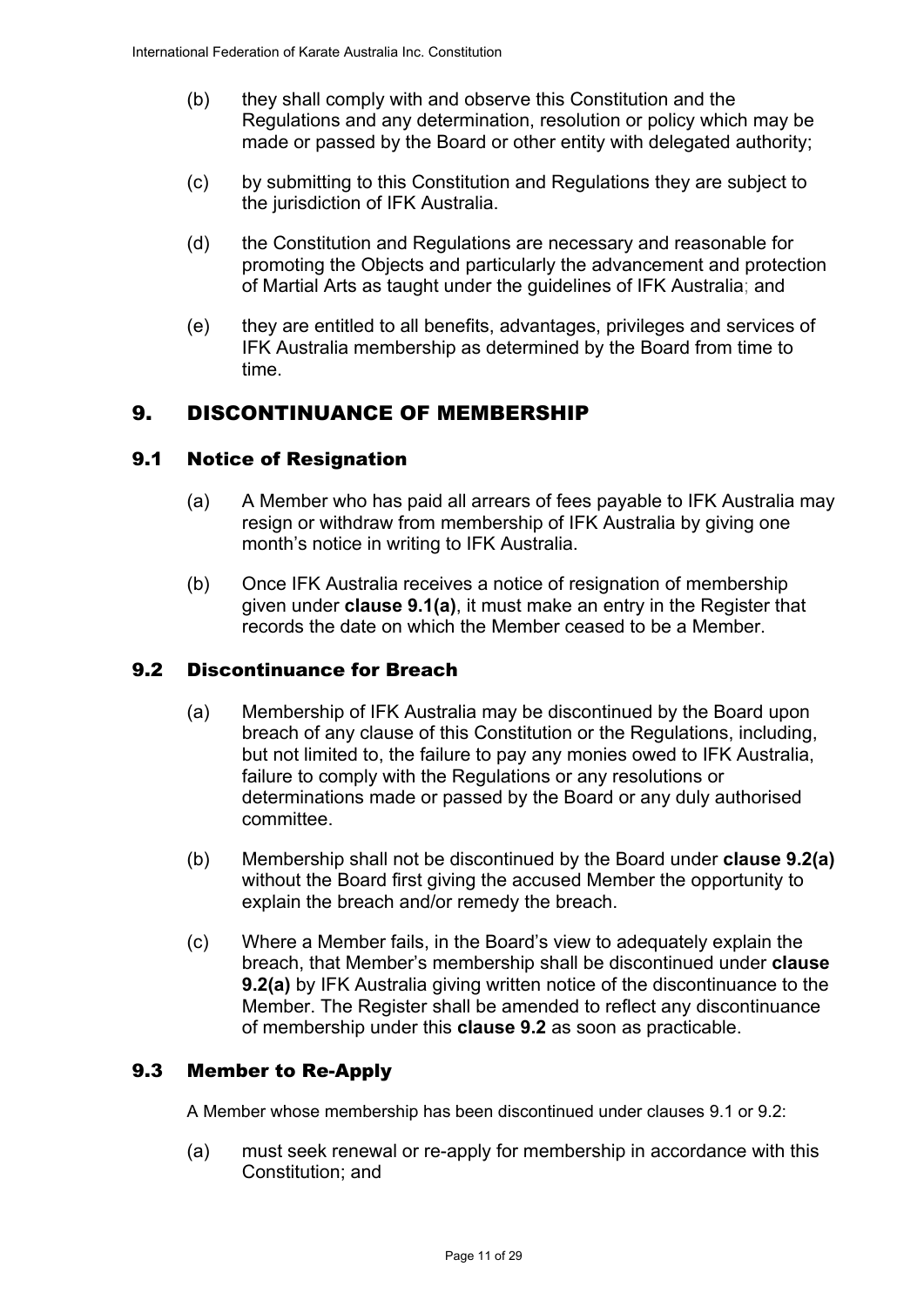(b) may be re-admitted at the discretion of the Board.

#### 9.4 Forfeiture of Rights

A Member who ceases to be a Member, for whatever reason, shall forfeit all rights in and claims upon IFK Australia and its property and shall not use any property of IFK Australia including Intellectual Property. Any IFK Australia documents, records or other property in the possession, custody or control of that Member shall be returned to IFK Australia immediately.

#### 9.5 Membership may be Reinstated

Membership which has been discontinued under this clause 9 may be reinstated at the discretion of the Board, with such conditions as it deems appropriate.

#### 9.6 Refund of Membership Fees

Membership fees or subscriptions paid by the discontinued Member may be refunded on a pro-rata basis to the Member upon discontinuance.

## 10. DISCIPLINE

- (a) The Board may commence or cause to be commenced disciplinary proceedings against a Member who has allegedly:
	- (i) breached, failed, refused or neglected to comply with a provision of this Constitution, the Regulations or any resolution or determination of the Board or any duly authorised committee;
	- (ii) acted in a manner unbecoming of a Member, or prejudicial to the purposes and interests of IFK Australia and/or the Martial Arts Community; or
	- (iii) brought IFK Australia, any other Member into disrepute.

That Member will be subject to and will submit unreservedly to the jurisdiction, procedures, penalties and the appeal mechanisms of IFK Australia set out in the Regulations.

(b) The Board may appoint a Judiciary Committee to deal with any disciplinary matter referred to it. Such a Judiciary Committee shall operate in accordance with the procedures expressed in the Regulations but is subject always to the Act.

#### 11. SUBSCRIPTIONS AND FEES

- (a) The annual membership subscription and any fees or other levies payable by Members to IFK Australia and the time for and manner of payment shall be as determined by the Board.
- (b) Any Member which or who has not paid all monies due and payable by that Member to IFK Australia shall (subject to the Board's discretion) have all rights under this Constitution immediately suspended from the expiry of the time prescribed for payment of those monies. Such rights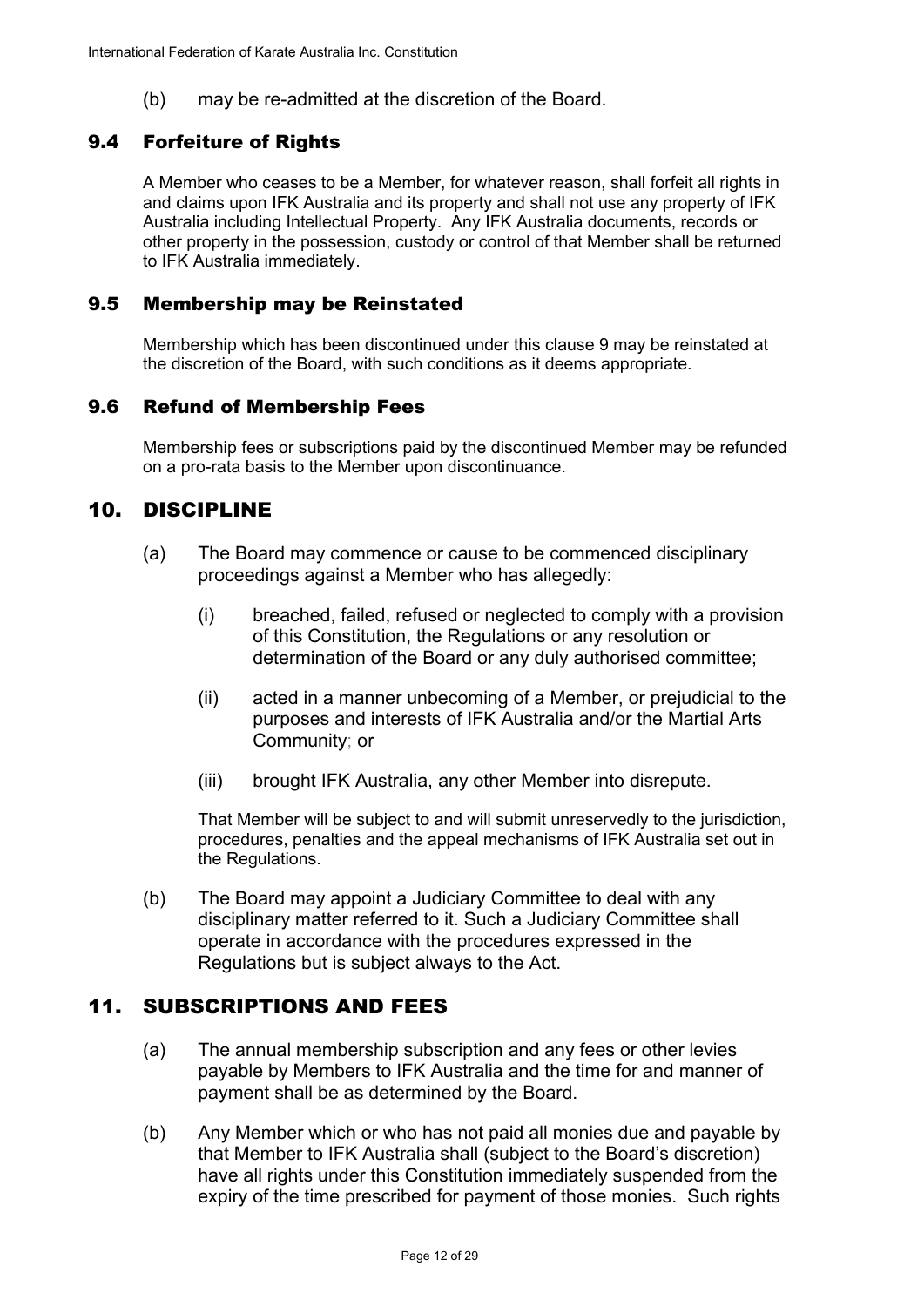will be suspended until such time as the monies are fully paid or otherwise in the Board's discretion. In the meantime, the Member shall have no automatic right to resign from the Association, and shall be dealt with in the Board's discretion, which includes the right to expel, suspend, disqualify, fine, discipline or retain that Member as a Member, or impose such other conditions or requirements as the Board considers appropriate.

## 12. EXISTING DIRECTORS

The Members of the administrative or governing body (by whatever name called) of IFK Australia in office immediately prior to approval of this Constitution under the Act shall continue in those positions until the next annual general meeting following such adoption of this Constitution. After this General Meeting the positions of Directors shall be filled, vacated and otherwise dealt with in accordance with this Constitution.

## 13. POWERS OF THE BOARD

- (a) The affairs of IFK Australia shall be managed by the Board constituted under clause 14.1.
- (b) Subject to this Constitution and the Act, the Board:
	- (i) shall control and manage the business and affairs of IFK Australia;
	- (ii) may exercise all such powers and functions as may be exercised by IFK Australia other than those powers and functions that are required by this Constitution to be exercised by the members in General Meeting;
	- (iii) has power to perform all such acts and things as appear to the Board to be essential for the proper management of the business and affairs of IFK Australia; and
	- (iv) in particular, the Board as the controlling authority of IFK Australia shall be responsible for acting on all issues in accordance with the Objects and shall operate for the collective and mutual benefit of IFK Australia and the Members.

## 14. COMPOSITION OF THE BOARD

#### 14.1 Composition of the Board

The Board shall comprise:

- (a) Three elected Directors, who must all be Individual Full Members and who shall be elected under **clause 15**;
- (b) Up to three Dojo Operator Directors, who must be Dojo Operator Members and who shall be elected under **clause 15**; and
- (c) up to two Appointed Directors who need not be Members and who may be appointed by the Directors in accordance with **clause 16**. For the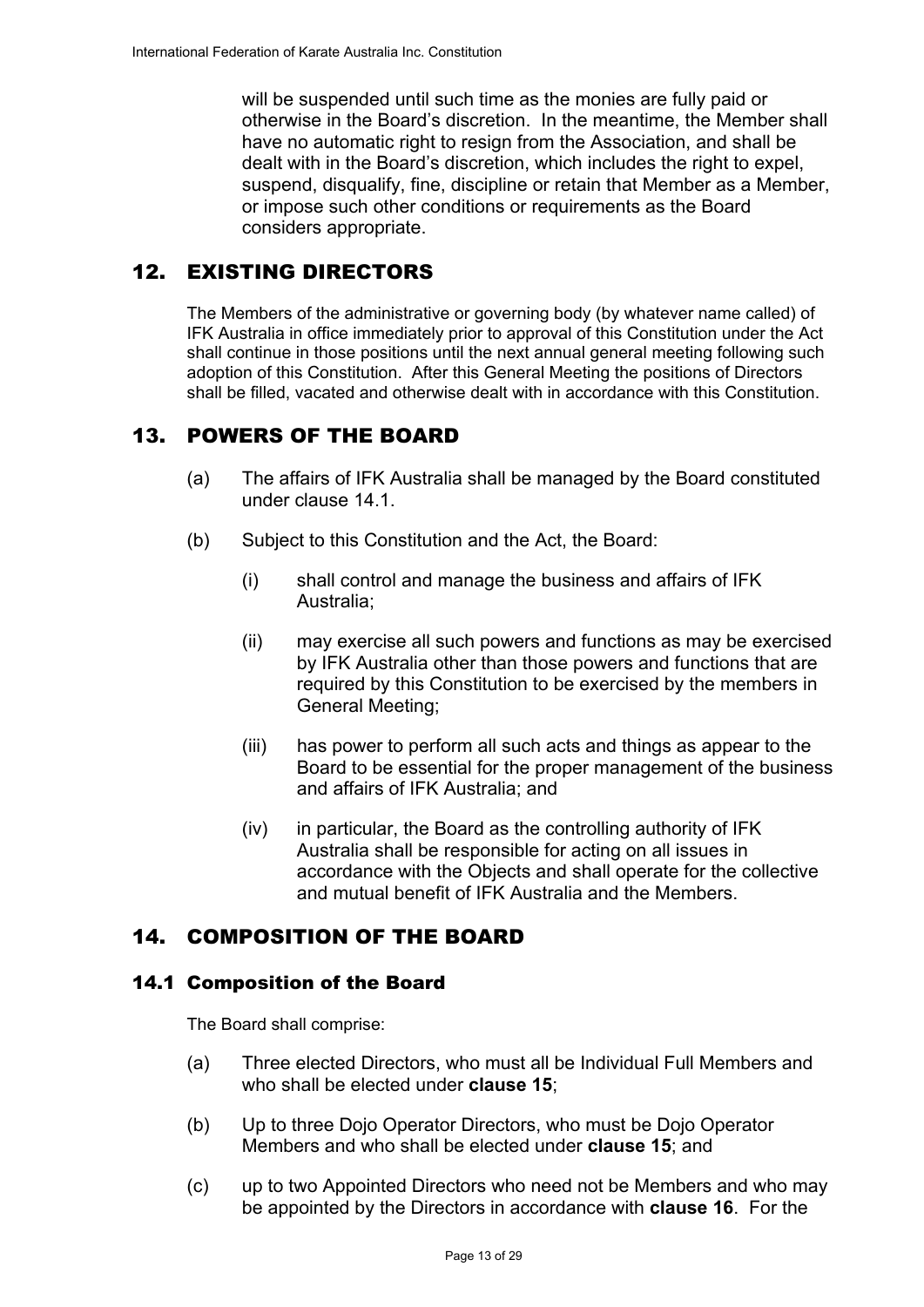avoidance of doubt, Appointed Directors are eligible to vote on Board matters, but may not vote at AGM's unless they are also members of IFK Australia.

#### 14.2 Election and Appointment of Directors

- (a) The Elected Directors shall be elected under **clause 15**.
- (b) The Appointed Directors may be appointed under **clause 16**.

#### 14.3 Portfolios

The Board may allocate portfolios to directors.

#### 15. ELECTED DIRECTORS

#### 15.1 Nomination for Board

(a) Nominations for Elected Director and Dojo Operator Director positions shall be called for forty-eight (48) days prior to the annual general meeting. When calling for nominations, details of the necessary qualifications and job descriptions for the positions shall also be provided. Qualifications and job descriptions shall be determined by the Board from time to time.

#### 15.2 Form of Nomination

Nominations must be:

- (a) in writing;
- (b) on the prescribed form (if any) provided for that purpose;
- (c) signed by two Individual Full Members or Dojo Operator Members;
- (d) certified by the nominee expressing his willingness to accept the position for which he is nominated; and
- (e) delivered to IFK Australia not less than thirty-five (35) days before the date fixed for the annual general meeting.

#### 15.3 Elections

- (a) If the number of nominations received is equal to the number of vacancies to be filled or if there are insufficient nominations received to fill all vacancies on the Board, then those nominated shall be declared elected only if approved by the majority of Members entitled to vote.
- (b) If there are insufficient nominations received to fill all vacancies on the Board, or if a person is not approved by the majority of Members under **clause 15.3(a)**, the positions will be deemed casual vacancies under **clause 17.1**.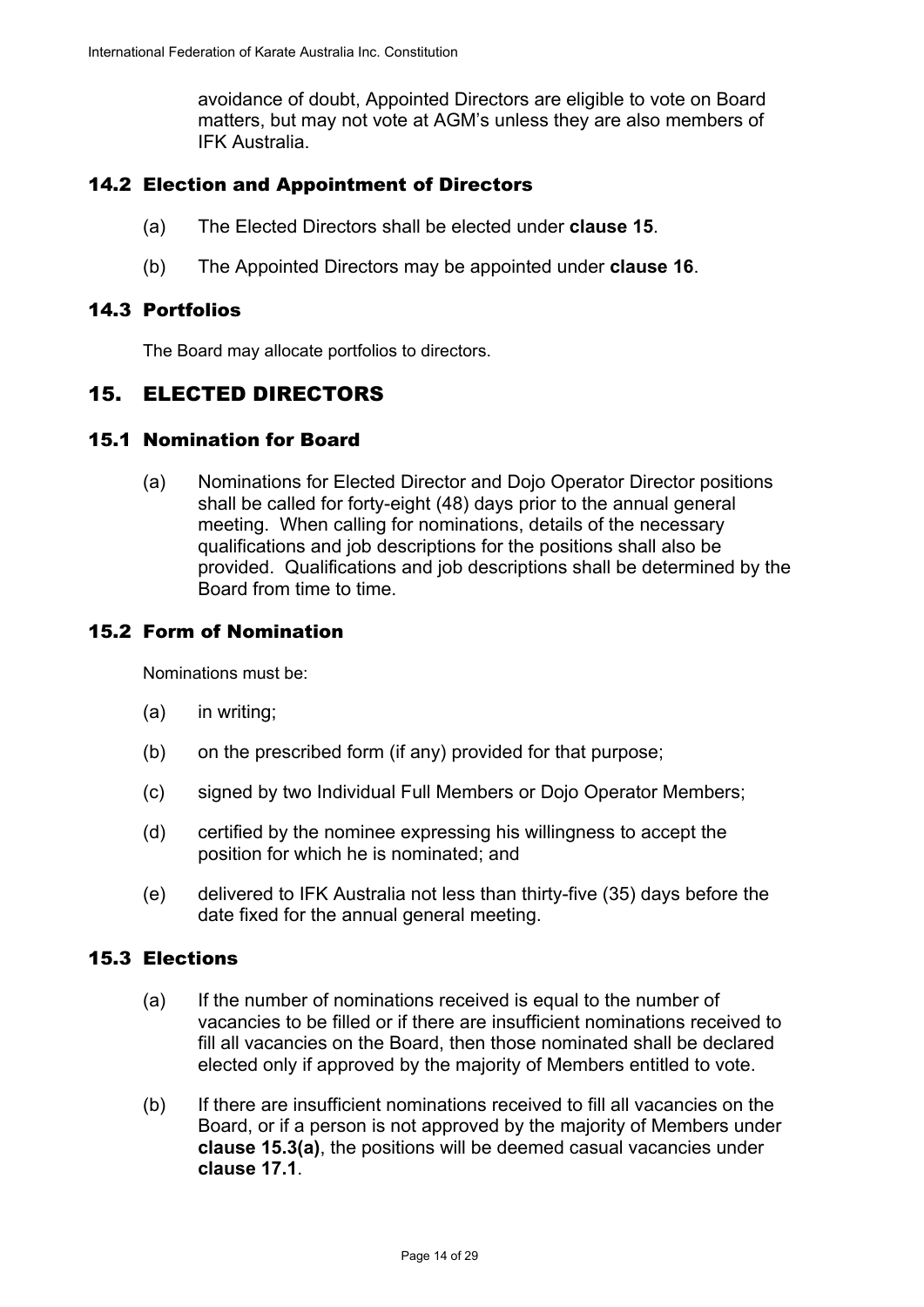- (c) If the number of nominations exceeds the number of vacancies to be filled, voting papers shall be prepared containing the names of the candidates in alphabetical order for each vacancy on the Board.
- (d) Voting shall be conducted in such a manner and by such a method as determined by the Board from time to time.

## 15.4 Term of Appointment for Elected Directors and Dojo Operator **Directors**

- (a) Directors elected under **clause 15** shall be elected for a term of two years. Subject to provisions in this Constitution relating to early retirement or removal of Directors, elected Directors shall remain in office from the conclusion of the Annual General Meeting at which the election occurred until the conclusion of the second Annual General Meeting following.
- (b) Three (3) elected Directors shall retire in each odd year and three (3) Dojo Operator Directors shall retire in each even year and so on and so forth.
- (c) Should any adjustment to the term of Elected Directors or Dojo Operator Directors elected under this Constitution be necessary to ensure rotational terms in accordance with this Constitution, this shall be determined by the Board (and if the Board cannot agree it will be determined by lot). Elections to subsequent Boards shall then proceed in accordance with the procedures in this Constitution.
- (d) Following the adoption of this Constitution, no person who has served as an Elected Director or Dojo Operator Director for a period of three (3) consecutive full terms shall be eligible for election as a Director until the next annual general meeting following the date of conclusion of his last term as an Director.
- (e) Subsection (d) of this section does not apply if there is no other person standing for that position.

## 16. APPOINTED DIRECTORS

## 16.1 Appointment of Appointed Directors

The elected Directors may appoint up to two (2) Appointed Directors.

#### 16.2 Qualifications for Appointed Directors

The Appointed Directors may have specific skills in commerce, finance, marketing, law or business generally or any other such skills which complement the Board composition. They do not need to be Members.

#### 16.3 Term of Appointment

(a) Appointed Directors may be appointed by the Elected Directors under this Constitution for a term of up to two years, which shall commence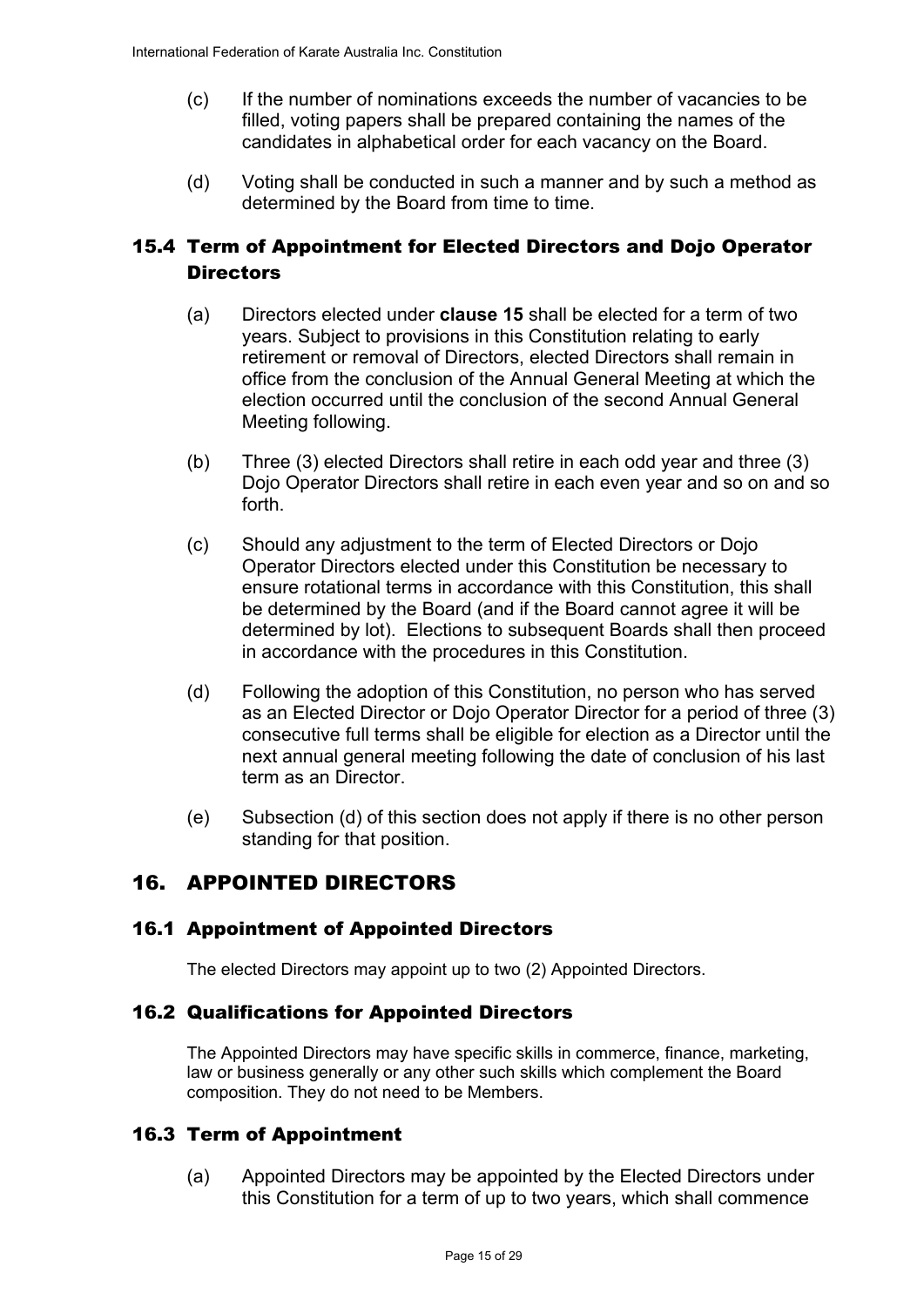from the first Board meeting after the annual general meeting until after the conclusion of the second annual general meeting that follows.

- (b) Appointed Directors may be appointed to ensure rotational terms that coincide with the elected Directors' rotational terms.
- (c) Any adjustment to the term of appointed Directors appointed under this Constitution necessary to ensure rotational terms under this Constitution shall be determined by the Board.
- (d) Following the adoption of this Constitution, no person who has served as an Appointed Director for a period of three (3) consecutive full terms shall be eligible for appointment as an Appointed Director until the next annual general meeting following the date of conclusion of his last term as an Appointed Director.
- (e) Subsection (d) of this section does not apply if the Board acting reasonably are unable to fill an Appointed Director position.

## 17. VACANCIES ON THE BOARD

#### 17.1 Casual Vacancies

Any casual vacancy occurring in the position of Director may be filled by the remaining Directors from among appropriately qualified persons. Any casual vacancy may only be filled for the remainder of the Director's term under this Constitution.

#### 17.2 Grounds for Termination of Director

In addition to the circumstances in which the office of a Director becomes vacant by virtue of the Act, the office of a Director becomes vacant if the Director:

- (a) dies;
- (b) becomes bankrupt or makes any arrangement or composition with his creditors generally;
- (c) becomes of unsound mind or a person whose person or estate is liable to be dealt with in anyway under the law relating to mental health;
- (d) resigns his office in writing to IFK Australia;
- (e) fails to fulfil the minimum requirements of a Board member, as determined by the Board;
- (f) is absent without the consent of the Board from meetings of the Board held during a period of six months;
- (g) holds any office of employment with IFK Australia without the approval of the Board;
- (h) is directly or indirectly interested in any contract or proposed contract with IFK Australia and fails to declare the nature of that interest;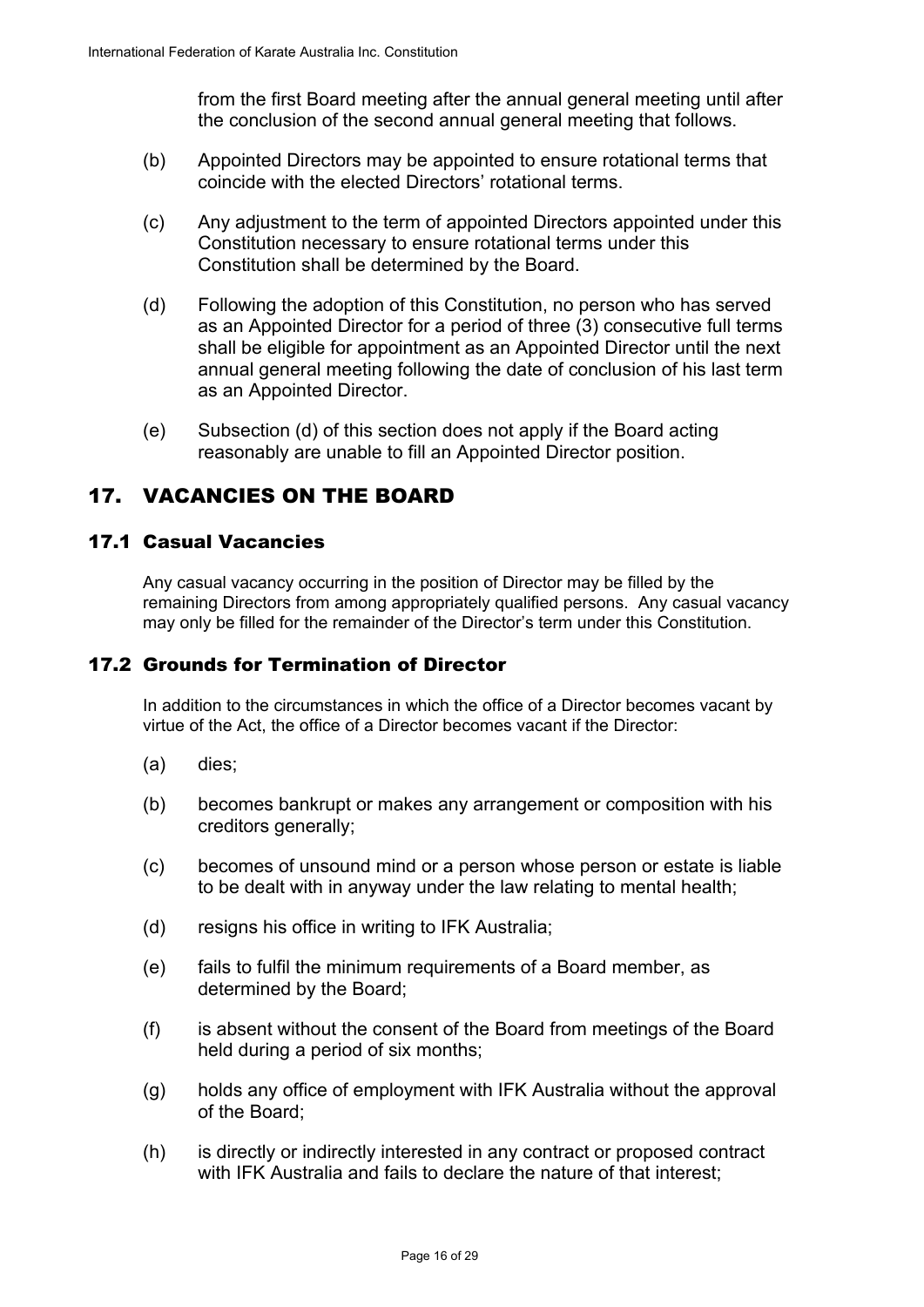- (i) in the opinion of the Board (but subject always to this Constitution):
	- (i) has acted in a manner unbecoming or prejudicial to the Objects and interests of IFK Australia;
	- (ii) has brought IFK Australia or themselves into disrepute;
- (j) is removed by Special Resolution; or
- (k) would otherwise be prohibited from being a director of a corporation under the *Corporations Act 2001 (Cth.)*.

#### 17.3 Board May Act

In the event of a casual vacancy or vacancies in the office of a Director or Directors, the remaining Directors may act. However, if the number of remaining Directors is not sufficient to constitute a quorum at a meeting of the Board, they may act only for the purpose of increasing the number of Director to a number sufficient to constitute a quorum.

## 18. MEETINGS OF THE BOARD

#### 18.1 Board to Meet

The Board shall meet as often as is deemed necessary in every calendar year for the dispatch of business (and shall be at least as often as is required under the Act). Subject to this Constitution, it may adjourn and otherwise regulate its meetings as it thinks fit. A director may at any time convene a meeting of the Board within reasonable time.

#### 18.2 Decisions of Board

Subject to this Constitution, questions arising at any meeting of the Board shall be decided by a majority of votes and a determination of a majority of directors shall for all purposes be deemed a determination of the Board. All directors shall have one vote on any question. Where voting is equal, the chairperson may exercise a casting vote. If the chairperson does not exercise a casting vote, the motion will be lost.

#### 18.3 Resolutions Not in Meeting

- (a) A resolution in writing that has been signed or assented to by telegram, cablegram, radiogram, facsimile, telex or other form of visible or other electronic communication by all the directors for the time being present in Australia shall be as valid and effectual as if it had been passed at a meeting of directors duly convened and held. Any such resolution may consist of several documents in like form each signed by one or more of the directors.
- (b) Without limiting the power of the Board to regulate its meetings as it thinks fit, a meeting of the Board may be held where one or more of the directors is not physically present at the meeting, provided that: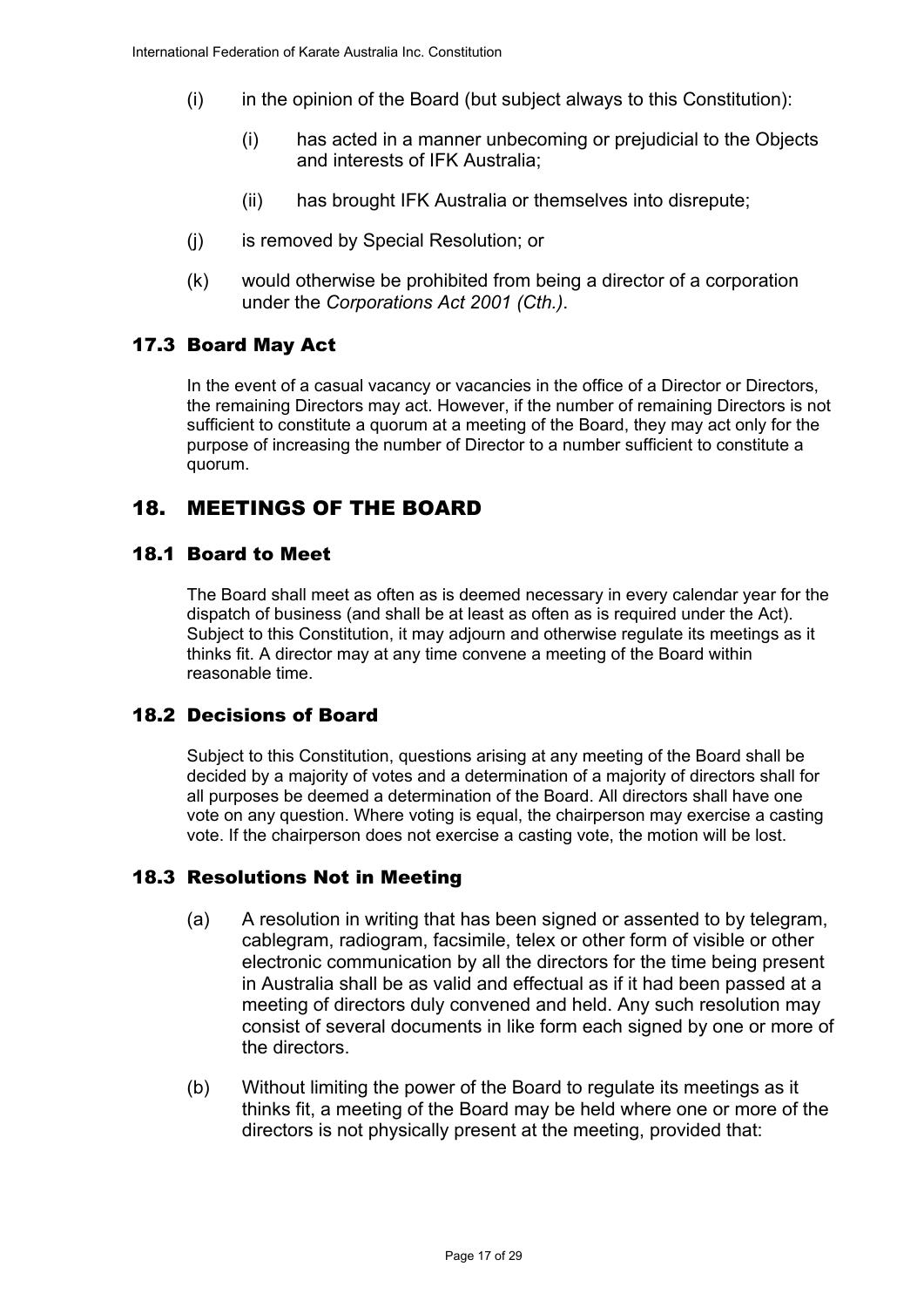- (i) All persons participating in the meeting are able to communicate with each other effectively, simultaneously and instantaneously whether by means of telephone or other form of communication.
- (ii) Notice of the meeting is given to all the directors entitled to notice in accordance with the usual procedures agreed upon or laid down from time to time by the Board or this Constitution. The notice will specify that directors are not required to be present in person.
- (iii) If a failure in communications prevents **clause 18.3(b)(i)** from being satisfied by the number of directors which constitutes a quorum, and none of such directors are present at the place where the meeting is deemed by virtue of the further provisions of this rule to be held, then the meeting shall be suspended until **clause 18.3(b)(i)** is satisfied again. If such condition is not satisfied within fifteen minutes from the interruption, the meeting shall be deemed to have been terminated or adjourned.
- (iv) Any meeting held where one or more of the directors is not physically present shall be deemed to be held at the place specified in the notice of the meeting, provided a director is there present. If no director is there present, the meeting shall be deemed to be held at the place where the chairperson of the meeting is located.

#### 18.4 Quorum

At meetings of the Board the number of Directors whose presence is required to constitute a quorum is three (3).

#### 18.5 Notice of Board Meetings

Unless all Directors agree to hold a meeting at shorter notice (which agreement shall be sufficiently evidenced by their apology or presence) not less than fourteen (14) days written notice of the meeting of the Board shall be given to each Director. The agenda shall be forwarded to each Director not less than four (4) days prior to such meeting.

#### 18.6 Chairperson

The Board shall appoint a chairperson from among its number. The chairperson shall be the nominal head of IFK Australia and will act as chair of any Board meeting or General Meeting at which he is present. If the chairperson is not present or is unwilling or unable to preside at a Board meeting, the remaining Directors shall appoint another Director to preside as chair for that meeting only.

#### 18.7 Conflict of Interest

A Director shall declare his interest in any contractual, selection, disciplinary, or financial matter in which a conflict of interest arises or may arise. He shall, unless otherwise determined by the Board, absent himself from discussions of such matters and shall not be entitled to vote in respect of such matters. If the director casts a vote, the vote shall not be counted. In the event of any uncertainty as to whether it is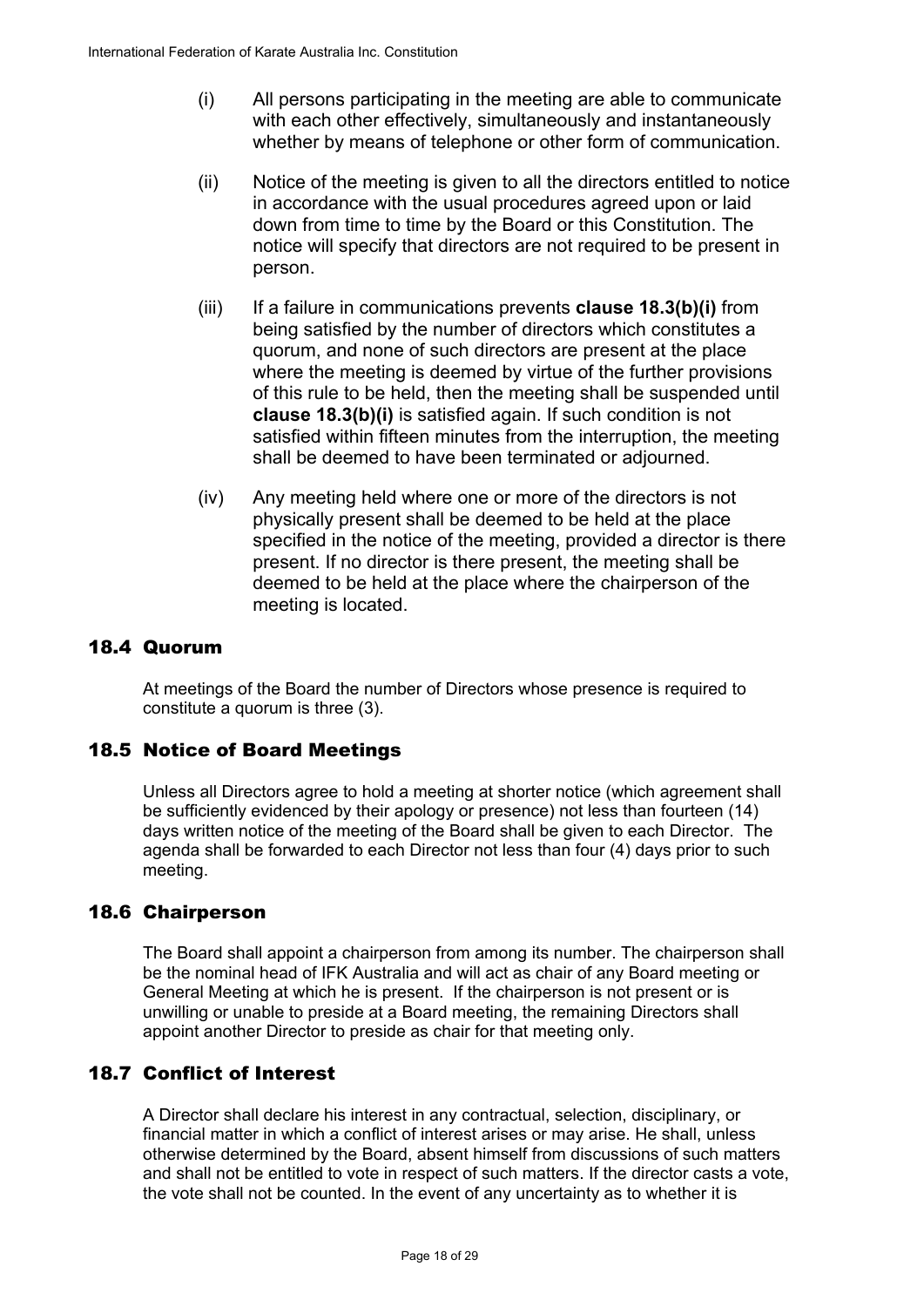necessary for a Director to absent himself from discussions and refrain from voting, the issue should be immediately determined by vote of the Board. If this is not possible, the matter shall be adjourned or deferred.

#### 18.8 Disclosure of Interests

- (a) The nature of the interest of a director must be declared at the meeting of the Board at which the relevant matter is first taken into consideration, if the interest then exists. In any other case, the interest should be revealed to the Board at the next meeting of the Board. If a director becomes interested in a matter after it is made or entered into, the declaration of the interest must be made at the first meeting of the Board held after the director becomes interested.
- (b) All disclosed interests must also be disclosed to each annual general meeting in accordance with the Act.

#### 18.9 General Disclosure

A general notice stating that a director is a Member of any specified firm or company and that he is 'interested' in all transactions with that firm or company is sufficient declaration under **clause 18.8**. After the distribution of the general notice, it is not necessary for the director to give a special notice regarding any particular transaction with that firm or company.

#### 18.10 Recording Disclosures

Any declaration made, any disclosure or any general notice given by a director in accordance with **clauses 18.7**, **18.8** and/or **18.9** must be recorded in the minutes of the relevant meeting.

#### 19. DELEGATIONS

#### 19.1 Board May Delegate Functions

The Board may, by instrument in writing, create, establish or appoint special committees, Individual officers and consultants to carry out specific duties and functions.

It will determine what powers these committees are given. In exercising its power under this clause, the Board must take into account broad stakeholder involvement.

#### 19.2 Delegation by Instrument

In the establishing instrument, the Board may delegate such functions as are specified in the instrument, other than:

- (a) this power of delegation; and
- (b) a function imposed on the Board or the executive officer by the Act, any other law, this Constitution, or by resolution of IFK Australia in a General Meeting.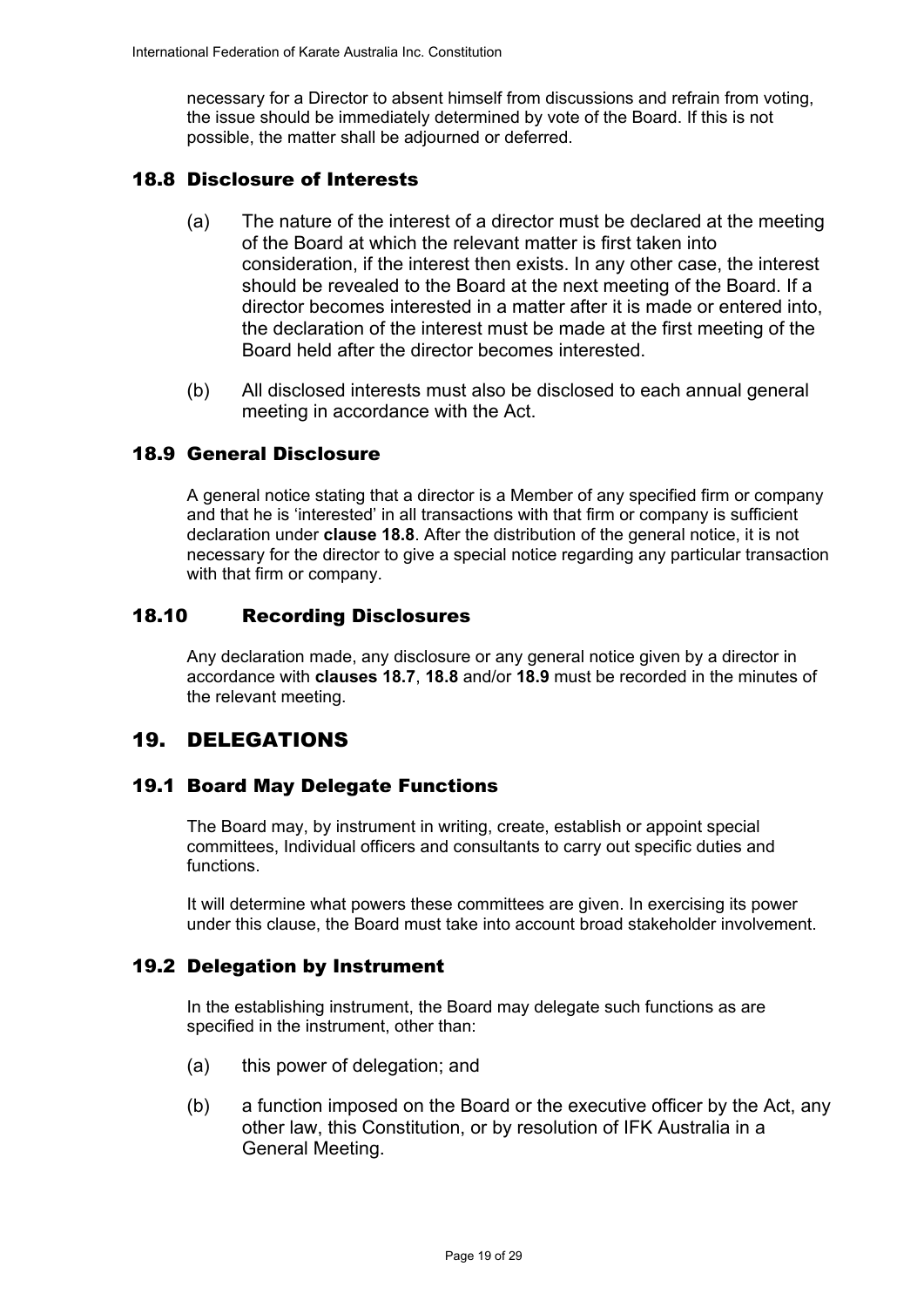#### 19.3 Delegated Function Exercised in Accordance with Terms

A function, the exercise of which has been delegated under this clause, may, while the delegation remains unrevoked, be exercised from time to time in accordance with the terms of the delegation.

#### 19.4 Procedure of Delegated Entity

The procedures for any entity exercising delegated power shall, subject to this Constitution and with any necessary or incidental amendment, be the same as that applicable to meetings of the Board under **clause 18**. The entity exercising delegated powers shall make decisions in accordance with the Objects, and it shall promptly provide the Board with details of all material decisions. The entity shall also provide any other reports, minutes and information required by the Board.

#### 19.5 Delegation May Be Conditional

A delegation under this clause may be made subject to certain conditions or limitations regarding the exercise of any function. These may be specified in the delegation.

#### 19.6 Revocation of Delegation

At any time the Board may, by instrument in writing, revoke wholly or in part any delegation made under this clause. It may amend or repeal any decision made by a body or person under this clause.

#### 20. SEAL

- (a) IFK Australia may have a Seal upon which its corporate name shall appear in legible characters.
- (b) The Seal shall not be used without the express authorisation of the Board. Every use of the Seal shall be recorded in IFK Australia's minute book. Two directors must witness every use of the Seal, unless the Board determines otherwise.

#### 21. ANNUAL GENERAL MEETING

- (a) IFK Australia's annual general meeting shall be held in accordance with the Act and this Constitution. It should be held on a date and at a venue determined by the Board.
- (b) All General Meetings other than the annual general meeting shall be special General Meetings and shall be held in accordance with this **Constitution**

#### 22. SPECIAL GENERAL MEETINGS

#### 22.1 Special General Meetings May be Held

The Board may, whenever it thinks fit, convene a special general meeting. When, but for this clause, more than fifteen months elapses between annual general meetings,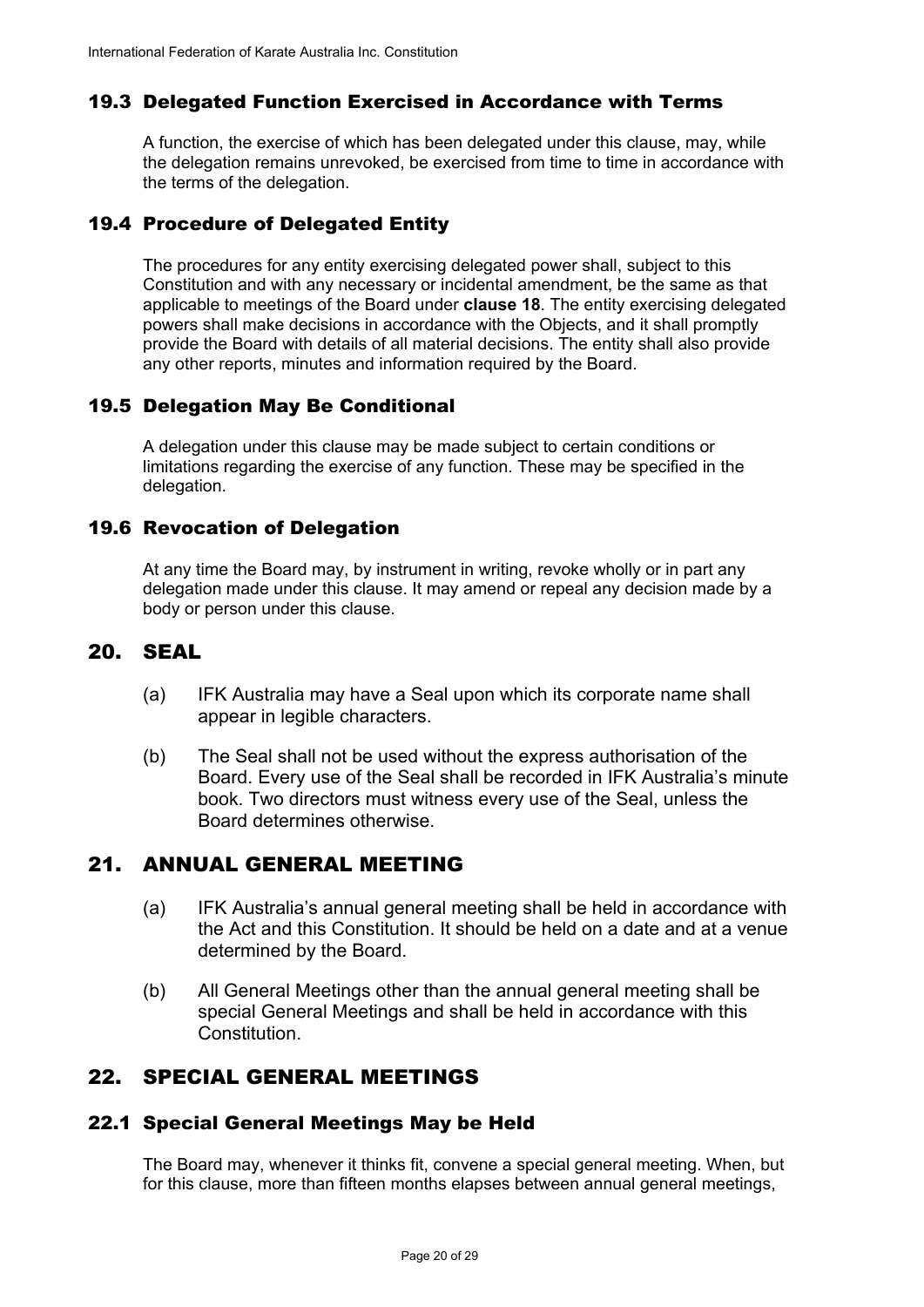the Board shall convene a special general meeting before the expiration of that period.

## 22.2 Requisition of Special General Meetings

- (a) The secretary will convene a special general meeting when five per cent of Members (no less) submit a requisition in writing.
- (b) The requisition for a special general meeting shall state the object(s) of the meeting, be signed by the Members making the requisition and be sent to IFK Australia. The requisition may consist of several documents in a like form, each signed by one or more of the Members making the requisition.
- (c) If the Board does not cause a special general meeting to be held one month after the date in which the requisition is sent to IFK Australia, the Members making the requisition, or any of them, may convene a special general meeting to be held no later than three months after that date.
- (d) A special general meeting convened by Members under this Constitution shall be convened in the same manner, or as close as possible, as those convened by the Board.

## 23. NOTICE OF GENERAL MEETING

- (a) Notice of every General Meeting shall be given to every Life Member, Full Member, Dojo Operator Member, and Member entitled to receive notice. Notices shall be sent to the addresses appearing in IFK Australia's Register. The auditor and Directors shall also be entitled to receive notice of every General Meeting. This will be sent to the auditor's last known address. No other person shall be entitled, as of right, to receive notices of General Meetings.
- (b) A notice of a General Meeting shall specify the place, day and hour of the meeting and shall state the business to be transacted at the meeting.
- (c) At least twenty-one (21) days' notice of a General Meeting shall be given to those Members entitled to receive notice, together with:
	- (i) the agenda for the meeting; and
	- (ii) any notice of motion received from Members entitled to vote.
- (d) Notice of every general meeting shall be given in the manner authorised in **clause 37**.

#### 24. BUSINESS

(a) The business to be transacted at the annual general meeting includes the consideration of accounts and the reports of the Board and auditors, the election of directors under this Constitution and the appointment of the auditors.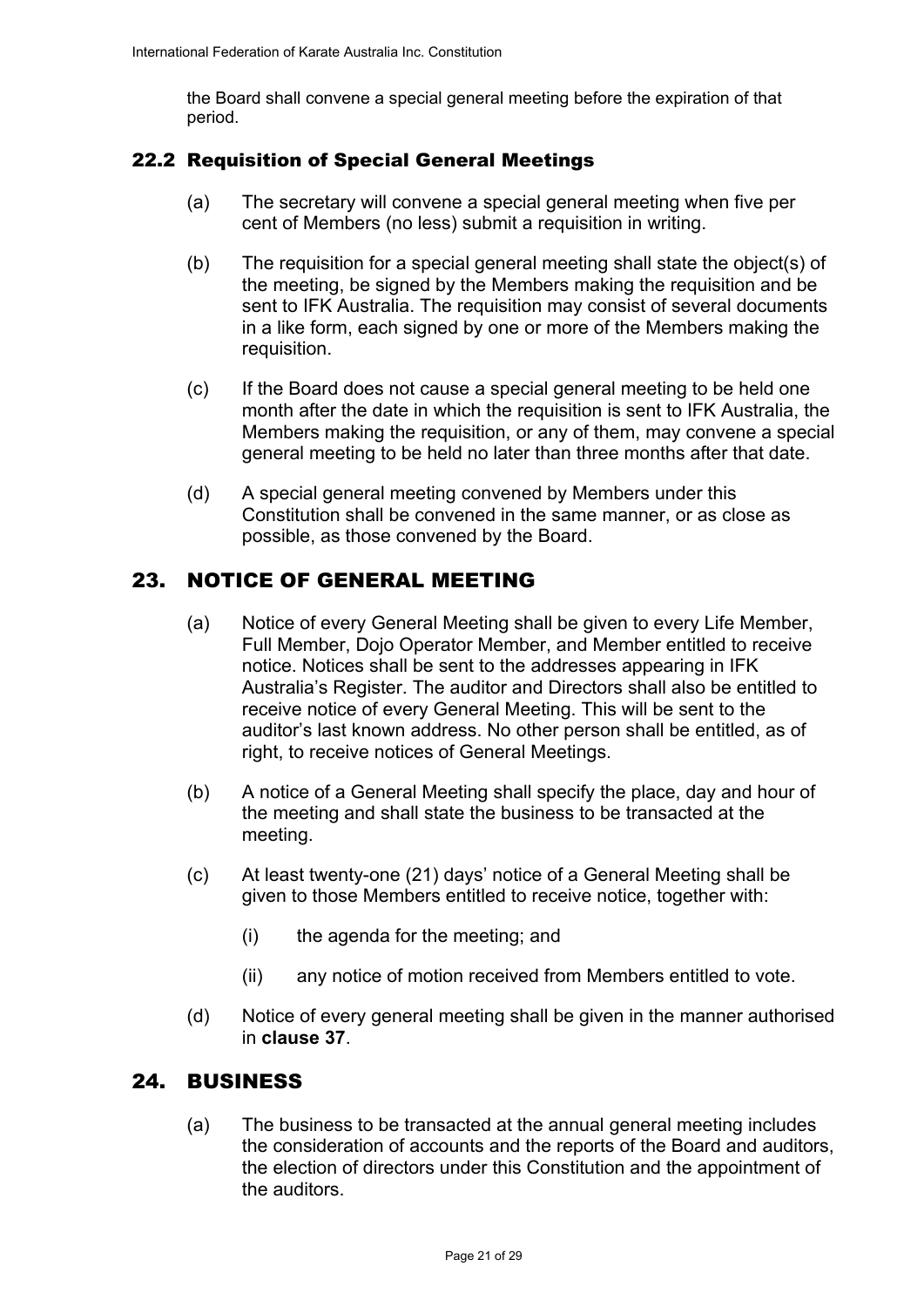- (b) All business that is transacted at a general meeting and at an annual general meeting, with the exception of those matters set down in **clause 24(a)**, shall be special business.
- (c) No business other than that stated on the notice for a general meeting shall be transacted at that meeting.

## 25. NOTICES OF MOTION

Members entitled to vote may submit notices of motion for inclusion as special business at a general meeting. All notices of motion must be submitted in writing to IFK Australia no less than thirty-five days (excluding receiving date and meeting date) prior to the general meeting.

## 26. PROCEEDINGS AT GENERAL MEETINGS

#### 26.1 Quorum

No business shall be transacted at any general meeting unless a quorum is present at the time when the meeting proceeds to business. A quorum for General Meetings of IFK Australia shall be 50% of the eligible voting member base.

#### 26.2 Chairperson to Preside

The chairperson of the Board shall, subject to this Constitution, preside as chair at every general meeting except:

- (a) in relation to any election for which the chairperson is a nominee; or
- (b) where a conflict of interest exists.

If the chairperson is not present, or is unwilling or unable to preside, the delegates present shall appoint another director to preside as chairperson for that meeting only.

#### 26.3 Adjournment of Meeting

- (a) If within half an hour from the time appointed for the meeting a quorum is not present, the meeting shall be adjourned until the same day in the next week at the same time and place or to a date, time or place determined by the chairperson. If at the adjourned meeting a quorum is not present within half an hour from the time appointed for the meeting, the meeting will lapse.
- (b) The chairperson may, with the consent of any meeting at which a quorum is present, and shall, if so directed by the meeting, adjourn the meeting from time to time and from place to place. No business shall be transacted at any adjourned meeting other than the business left unfinished at the meeting from which the adjournment took place.
- (c) When a meeting is adjourned for thirty days or more, notice of the adjourned meeting shall be given as in the case of an original meeting.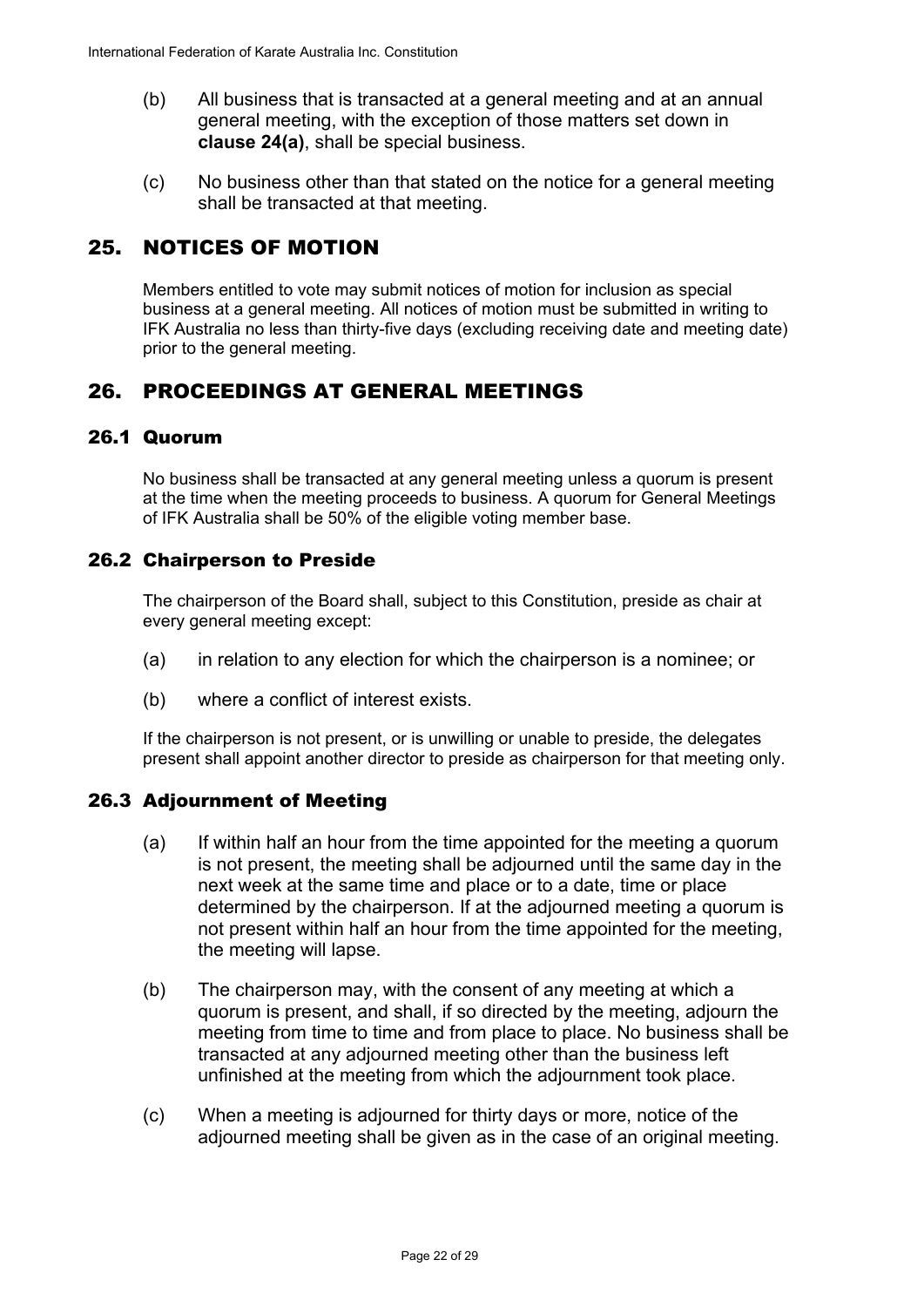(d) Except as provided in **clause 26.3(c)** it shall not be necessary to give any notice of an adjournment or the business to be transacted at any adjourned meeting.

## 26.4 Voting Procedure

At any meeting a resolution put to the vote of the meeting shall be decided on a show of hands unless a poll is (before or on the declaration of the result of the show of hands) demanded by:

- (a) the chairperson; or
- (b) a simple majority of the Members.

#### 26.5 Recording of Determinations

Unless a poll is demanded under **clause 26.4**, the chairperson's declaration shall be conclusive evidence of the result of a resolution decided by a show of hands. The declaration does not need to record the number of votes in favour of or against the resolution; the result of the resolution must be recorded in IFK Australia's book of proceedings.

#### 26.6 Where Poll Demanded

If a poll is duly demanded under **clause 26.4** it shall be taken in such a manner and either at once or after an interval or adjournment or otherwise as the chairperson directs. The result of the poll shall be the resolution of the meeting.

## 27. VOTING AT GENERAL MEETINGS

#### 27.1 Members Entitled to Vote

Each Full Member, Life Member, and the Dojo Operator Member shall be entitled to one vote at General Meetings. No other Member shall be entitled to vote but shall, subject to this Constitution, have and be entitled to exercise those rights set out in **clause 5.1**.

#### 27.2 Chairperson May Exercise Casting Vote

Where voting at General Meetings is equal, the chairperson may exercise a casting vote. If the chairperson does not exercise a casting vote the motion will be lost.

#### 27.3 Proxy Voting

Proxy voting shall not be permitted at all General Meetings.

#### 27.4 Postal Voting

No motion shall be determined by a postal ballot unless determined by the Board. If the Board so determines, the postal ballot shall be conducted under the procedures set by the Board from time to time.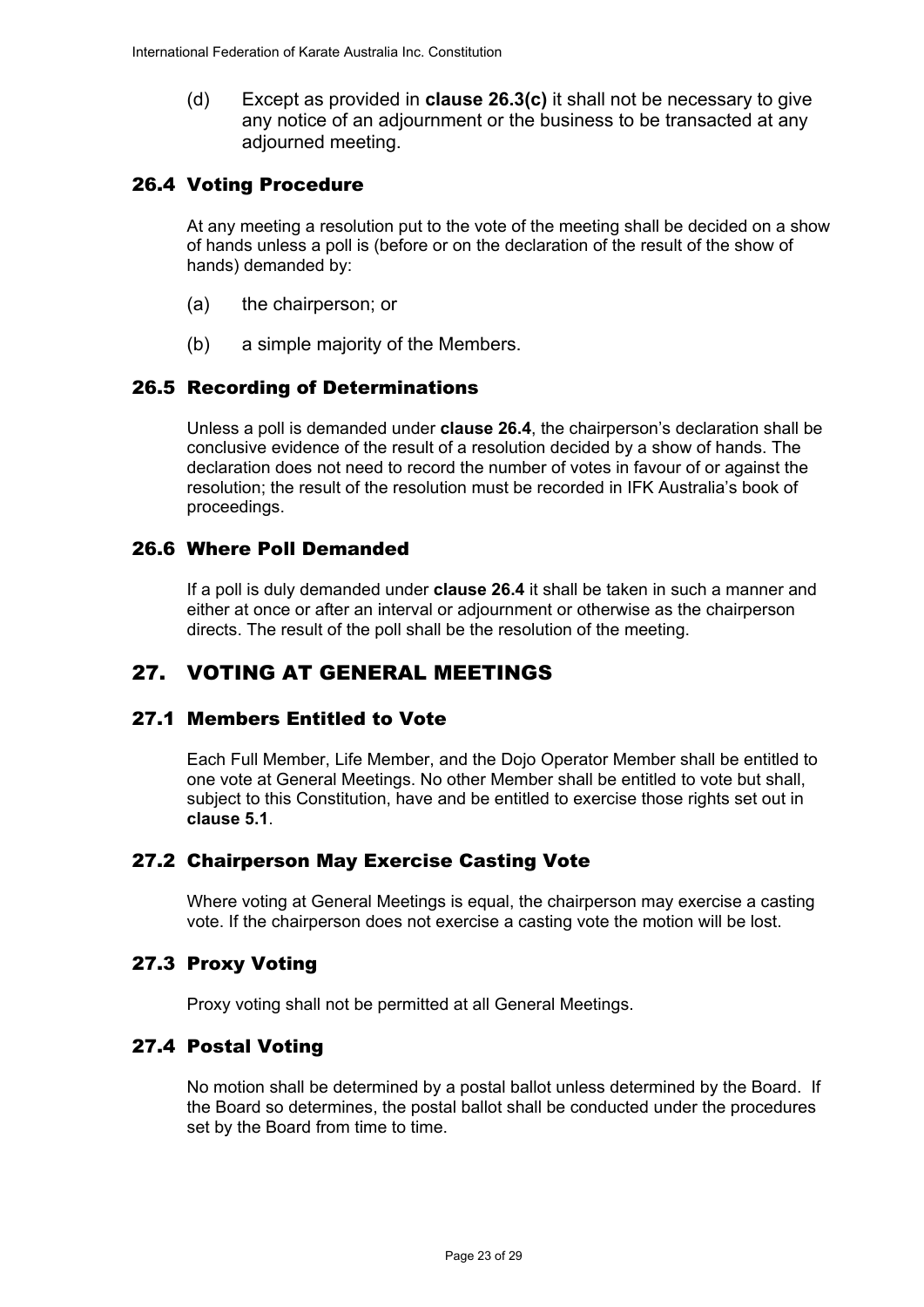## 28. GRIEVANCE PROCEDURE

- (a) The grievance procedure set out in this rule applies to disputes under these rules between a Member and:
	- (i) another Member; or
	- (ii) IFK Australia.
- (b) The parties to the dispute must meet and discuss the matter in dispute, and, if possible, resolve the dispute within fourteen days after the dispute comes to the attention of all parties.
- (c) If the parties are unable to resolve the dispute at the meeting or if a party fails to attend that meeting, then the parties must, within ten (10) days, refer the dispute for resolution to an independent arbitrator and suitably qualified as nominated by the board.
- (d) The Board may prescribe additional grievance procedures in the Regulations consistent with this **clause 27.4**.

## 29. RECORDS AND ACCOUNTS

#### 29.1 Records

IFK Australia shall establish and maintain proper records and minutes concerning all of its transactions, business, meetings and dealings (including those of IFK Australia and the Board). It shall produce these as appropriate at each Board or general meeting.

#### 29.2 Records Kept in Accordance with the Act

Proper accounting and other records shall be kept in accordance with the Act. The books of account shall be kept in the care and control of the Secretary.

#### 29.3 Board to Submit Accounts

The Board shall submit IFK Australia's statements of account to the Members at the annual general meeting in accordance with this Constitution and the Act.

#### 29.4 Accounts Conclusive

The statements of account, when approved or adopted by an annual general meeting, shall be conclusive except when errors have been discovered within three months after such approval or adoption.

#### 29.5 Accounts to be Sent to Members

The Secretary shall cause to be sent to all persons entitled to receive notice of annual general meetings in accordance with this Constitution, a copy of the statements of account, the Board's report, the auditor's report and every other document required under the Act (if any).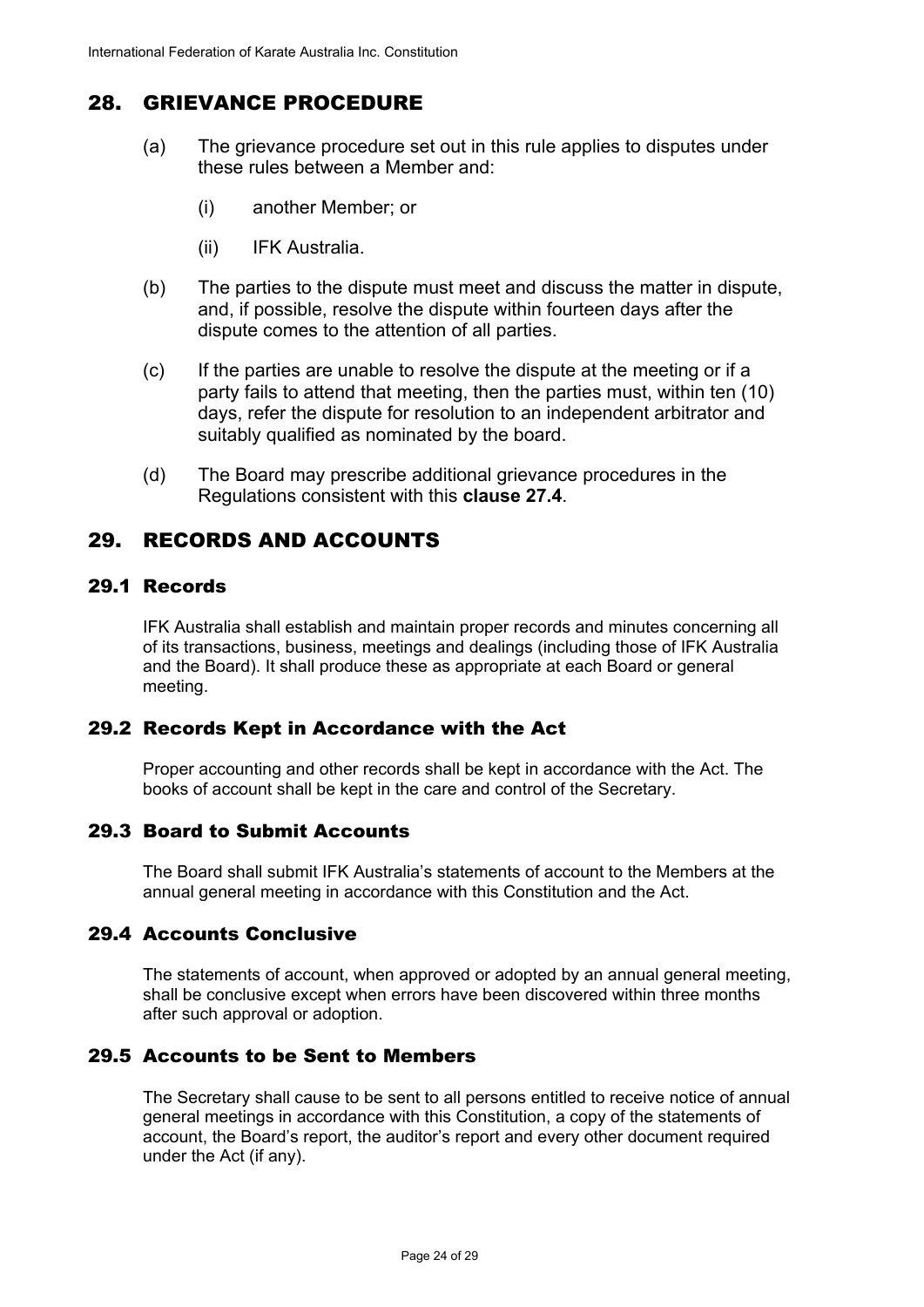## 29.6 Negotiable Instruments

All cheques, promissory notes, bankers, drafts, bills of exchange and other negotiable instruments, and all receipts for money paid to IFK Australia, shall be signed, drawn, accepted, endorsed or otherwise executed, as the case may be, by any two duly authorised directors or in such other manner as the Board determines.

#### 29.7 Inspection of Records

- (a) Members may on request inspect free of charge -
	- (i) The minutes of general meetings;
	- (ii) Subject to Rule 29.7(b), the financial records, books, securities and any other relevant document of the Association.
- (b) The Board may refuse to permit a member to inspect records of the Association that relate to confidential, personal, employment, commercial or legal matters or where to do so may be prejudicial to the interests of the Association.
- (c) The Board must on request make copies of these rules available to members and applicants for membership free of charge.
- (d) Subject to Rule 29.7(b), a member may make a copy of any of the other records of the Association referred to in this rule and the Association may charge a reasonable fee for provision of a copy of such a record.
- (e) For the purposes of this rule -

relevant documents means the records and other documents, however compiled, recorded or stored, that relate to the incorporation and management of the Association and includes the following:

- (i) its financial statements;
- (ii) its financial records;
- (iii) records and documents relating to transactions, dealings, business or property of the Association.

## 30. AUDITOR

- (a) A properly qualified auditor or auditors shall be appointed by IFK Australia in a general meeting if required under the Act. The auditor's duties shall be regulated in accordance with the Act. If no relevant provisions exist under the Act the duties shall be regulated in accordance with the *Corporations Act 2001 (Cth.)* and generally accepted principles and/or any applicable code of conduct. The auditor may be removed by IFK Australia in a general meeting.
- (b) The accounts of IFK Australia shall be examined and the correctness of the profit and loss accounts and balance sheets ascertained by an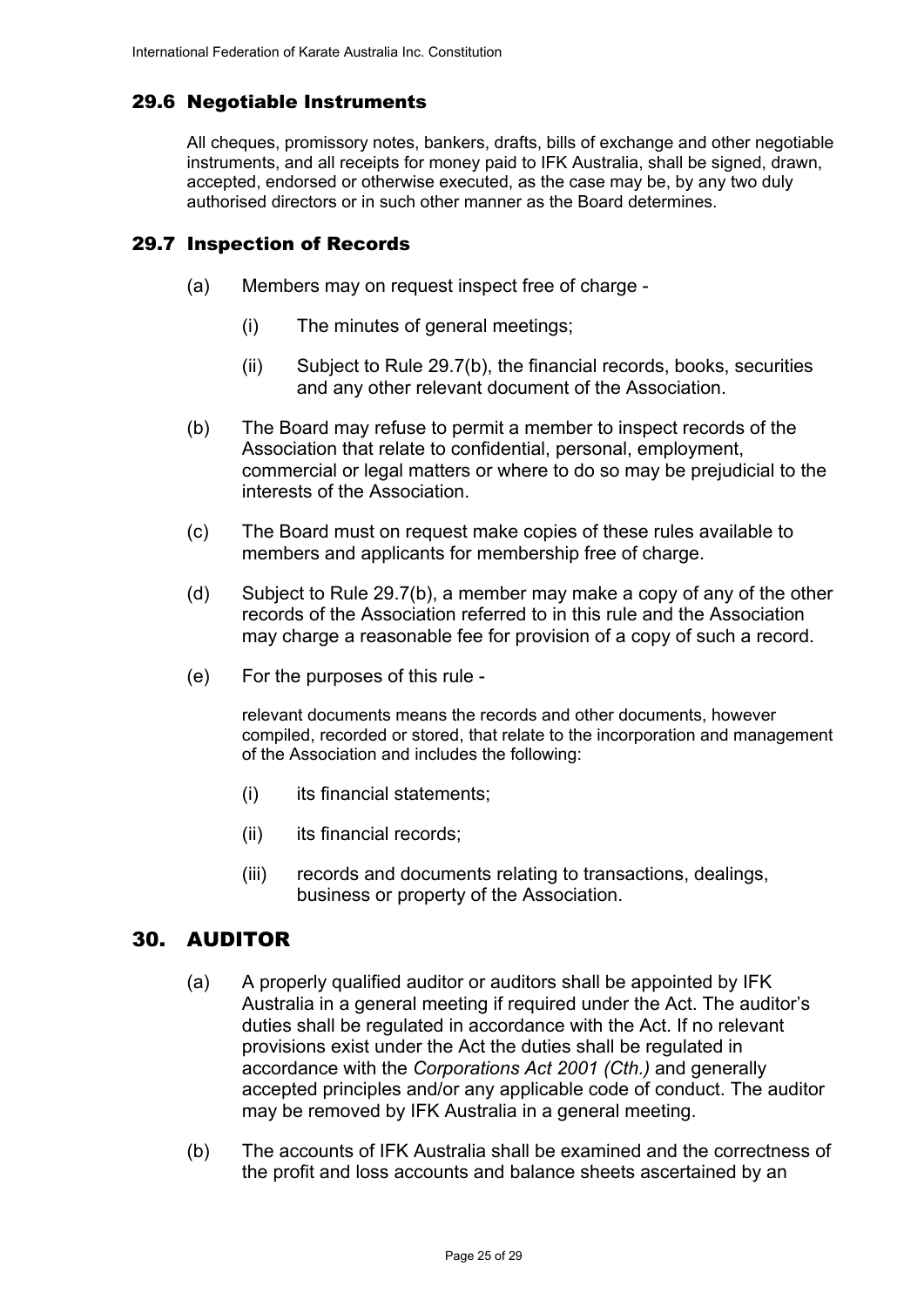auditor or auditors at the conclusion of each financial year if required by the Act.

## 31. SOURCES OF FUNDS AND INCOME

- (a) The funds of the Association may be derived from annual membership subscriptions, fees and levies payable by Members, donations, grants, sponsorships and such other sources as the Board determines from time to time.
- (b) The income and property of IFK Australia shall be applied solely towards the promotion of the Objects.
- (c) Except as prescribed in this Constitution or the Act:
	- (i) no portion of the income or property of IFK Australia shall be paid or transferred, directly or indirectly, by way of dividend, bonus or otherwise to any Member
	- (ii) no remuneration or other benefit in money or money's worth shall be paid or given by IFK Australia to any Member who holds any office of IFK Australia.
- (d) Payment in good faith of or to any Member can be made for:
	- (i) any services actually rendered to IFK Australia whether as an employee, director or otherwise
	- (ii) goods supplied to IFK Australia in the ordinary and usual course of operation
	- (iii) interest on money borrowed from any Member
	- (iv) rent for premises demised or let by any Member to IFK Australia; or
	- (v) any out-of-pocket expenses incurred by a Member on behalf of IFK Australia.

Nothing in **clauses (b) or (c)** preclude such payments provided they do not exceed the amount ordinarily payable between ordinary commercial parties dealing at arm's length in a similar transaction.

## 32. WINDING UP

- (a) Subject to this Constitution IFK Australia may be wound up in accordance with the Act.
- (b) The liability of the Members of IFK Australia is limited.
- (c) Every Member undertakes to contribute to the assets of IFK Australia in the event of it being wound up while a Member, or within one year after ceasing to be a Member, for payment of the debts and liabilities of IFK Australia contracted before the time at which they ceased to be a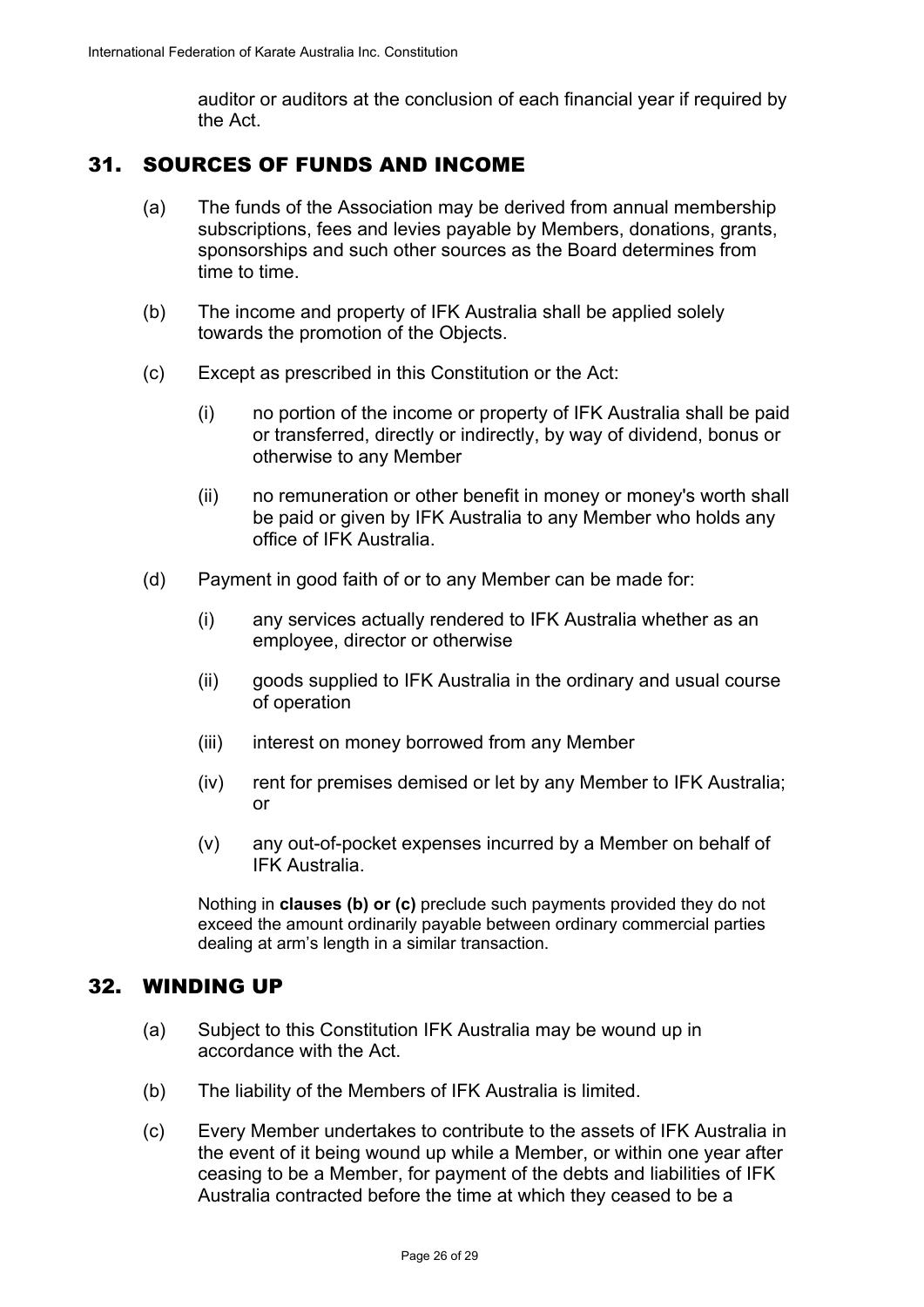Member and towards the costs, charges and expenses of winding up IFK Australia, such an amount not exceeding one dollar (\$1.00).

## 33. DISTRIBUTION OF PROPERTY ON WINDING UP

If upon winding up or dissolution of IFK Australia there remains, after satisfaction of all its debts and liabilities, any assets or property, they shall not be paid to or distributed among the Members. Instead, the assets or property shall be given or transferred to another organisation(s) that has Objects similar to those of IFK Australia. The organisation(s) must prohibit the distribution of its income and property among its Members to an extent at least as great as that imposed on IFK Australia by this Constitution. The organisation(s) is to be determined by the Members in a general meeting at or before the time of dissolution. If this does not occur, the decision is to be made by a judge of the Supreme Court of New South Wales or other court as may have or acquire jurisdiction in the matter.

## 34. ALTERATION OF CONSTITUTION

This Constitution shall not be altered except by Special Resolution.

## 35. REGULATIONS

#### 35.1 Board to Formulate Regulations

The Board may formulate, issue, adopt, interpret and amend Regulations for the proper advancement, management and administration of IFK Australia, the advancement of the purposes of IFK Australia and Martial Arts in the local area. Such Regulations must be consistent with the Constitution and any policy directives of the Board.

#### 35.2 Regulations Binding

All Regulations are binding on IFK Australia and all Members.

#### 35.3 Regulations Deemed Applicable

All clauses, rules, by-laws and regulations of IFK Australia in force at the date of the approval of this Constitution (as long as such clauses, rules, by-laws and regulations are not inconsistent with or have been replaced by, this Constitution) shall be deemed to be Regulations and shall continue to apply.

#### 35.4 Bulletins Binding on Members

Amendments, alterations, interpretations or other changes to Regulations shall be advised to Members by means of bulletins approved by the Board and prepared and issued by IFK Australia. IFK Australia shall take reasonable steps to distribute information in the bulletins to Members. The matters in the bulletins are binding on all Members.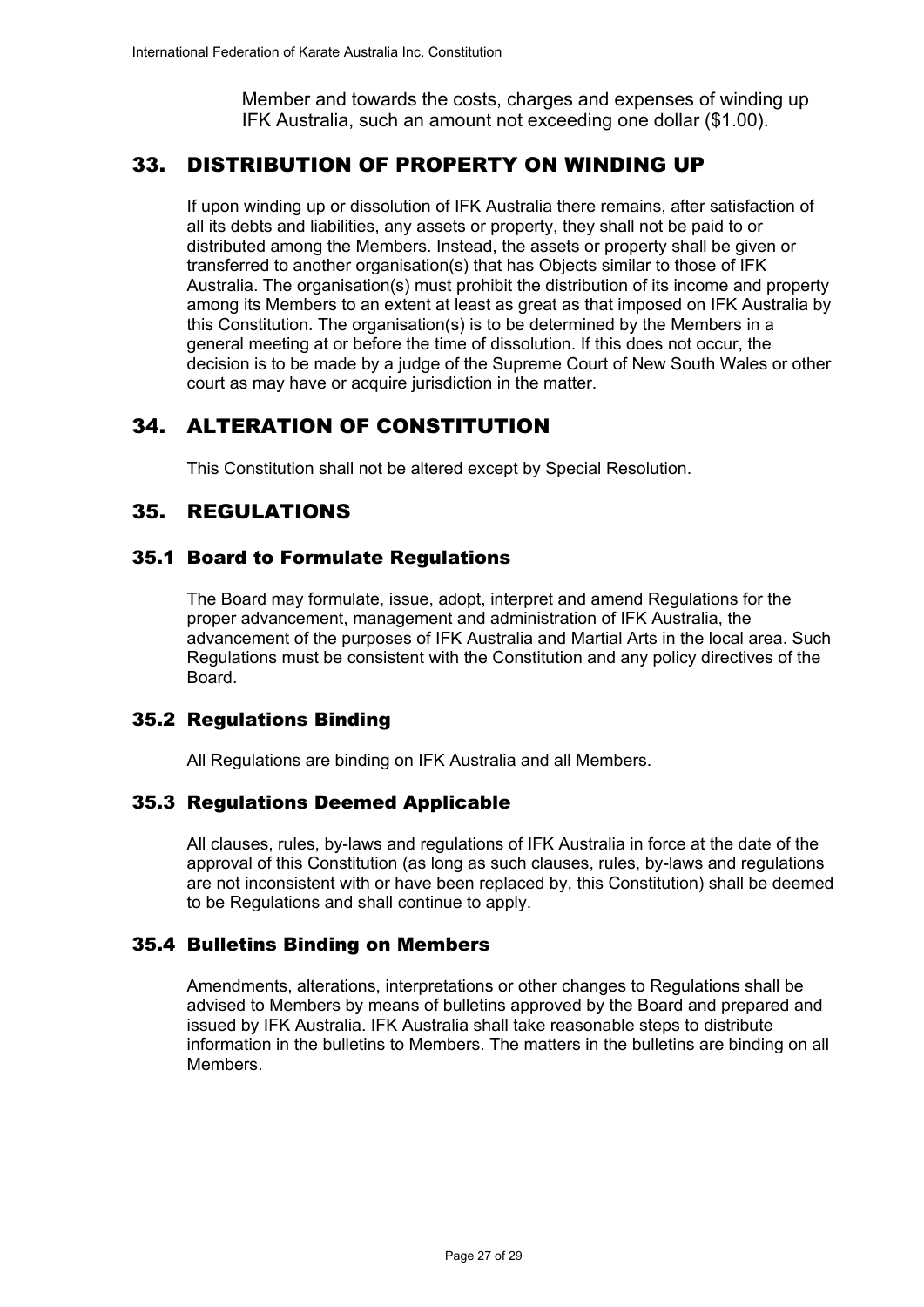## 36. STATUS AND COMPLIANCE OF IFK AUSTRALIA

#### 36.1 Recognition of IFK AUSTRALIA

IFK Australia is a Member of the International Federation of Karate (IFK) and is recognised by this body as the entity responsible for the delivery of the Karate syllabus and guidelines as determined by the International Federation of Karate (IFK) in Australia and its territories in Australia and is subject to compliance with this **Constitution** 

#### 36.2 Constitution of IFK Australia

This Constitution will clearly reflect the Objects of IFK Australia and the IFK subject always to the Act.

## 37. NOTICE

- (a) Notices may be given by IFK Australia to any person entitled under this Constitution to receive any notice. The notice can be sent by pre-paid post or facsimile transmission or, where available, by electronic mail to the Member's registered address or facsimile number or electronic mail address. In the case of a delegate, the notice can be sent to the last recorded address, facsimile number or electronic mail address.
- (b) Where a notice is sent by post, service of the notice shall be deemed to be effected by properly addressing, prepaying and posting the notice. Service of the notice is deemed to have been effected three days after posting.
- (c) Where a notice is sent by facsimile transmission, service of the notice shall be deemed to be effected upon receipt of a confirmation report confirming the facsimile was sent to/or received at the facsimile number to which it was sent.
- (d) Where a notice is sent by electronic mail, service of the notice shall be deemed to be effected the next business day after it was sent.

#### 38. INDEMNITY

- (a) Every director and employee of IFK Australia will be indemnified out of the property and assets of IFK Australia against any liability incurred by them in their capacity as director or employee in defending any proceedings, civil or criminal, in which judgement is given in their favour or in which they are acquitted or connected with any application in relation to any such proceedings in which relief is granted by the Court.
- (b) IFK Australia shall indemnify its directors and employees against all damages and losses (including legal costs) for which any such director or employee may be or become liable to any third party in consequence of any act or omission, except wilful misconduct: